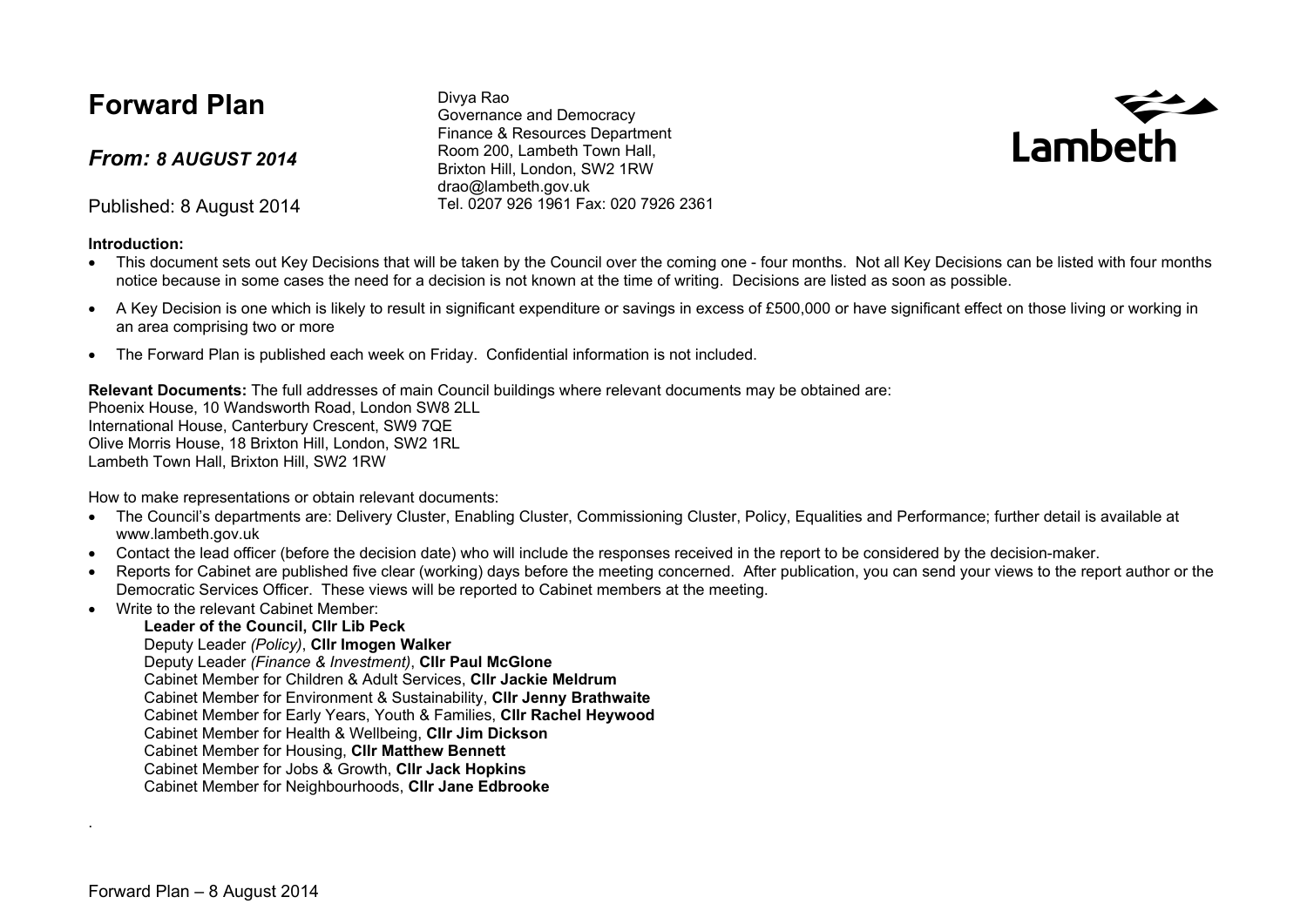| <b>Key Decision (Including Brief</b><br>Date decision to be<br>Decision-maker.<br><b>Summary &amp; Expected</b><br><b>Edition of Forward Plan</b><br>taken $\{3\}$<br>when first appeared {2}<br>Outcome)<br>(including ward) $\{1\}$ | <b>Relevant documents</b><br>External<br>${5}$<br><b>Consultation:</b><br>Who<br>How<br>Closing date $\{4\}$ | Lead Officer (to whom<br>representations should be<br>made, and holder of<br>documents) {6} |
|---------------------------------------------------------------------------------------------------------------------------------------------------------------------------------------------------------------------------------------|--------------------------------------------------------------------------------------------------------------|---------------------------------------------------------------------------------------------|
|---------------------------------------------------------------------------------------------------------------------------------------------------------------------------------------------------------------------------------------|--------------------------------------------------------------------------------------------------------------|---------------------------------------------------------------------------------------------|

# **Reports to be approved by Cabinet**

| Lambeth Child Employment By<br>Laws                                                                                                                                                    | Cabinet          | 27 Oct 2014 | Extensive campaign<br>with posters, leaflets                                         | Lambeth Child<br><b>Employment By Laws</b> | Cathy Twist, Delivery<br>Director, Education, Learning                                                                                                     |
|----------------------------------------------------------------------------------------------------------------------------------------------------------------------------------------|------------------|-------------|--------------------------------------------------------------------------------------|--------------------------------------------|------------------------------------------------------------------------------------------------------------------------------------------------------------|
| The proposal is to set local By                                                                                                                                                        | Council          | 19 Nov 2014 | and newspaper                                                                        |                                            | and Skills                                                                                                                                                 |
| Laws which govern and support<br>children between the ages of 13-<br>16 (of statutory school age)<br>whilst employed by businesses<br>registered and operating in the<br>Lambeth area. | 15 November 2013 |             | articles and adverts.<br>Email to all Lambeth<br>school head teachers<br>& governors |                                            | Keisha Rose, Secondary<br>Admissions and Child<br><b>Employment Officer</b><br>ctwist@lambeth.gov.uk<br>KRose@lambeth.gov.uk<br><b>International House</b> |
| All Wards                                                                                                                                                                              |                  |             |                                                                                      |                                            | Tel: 020 7926 9541                                                                                                                                         |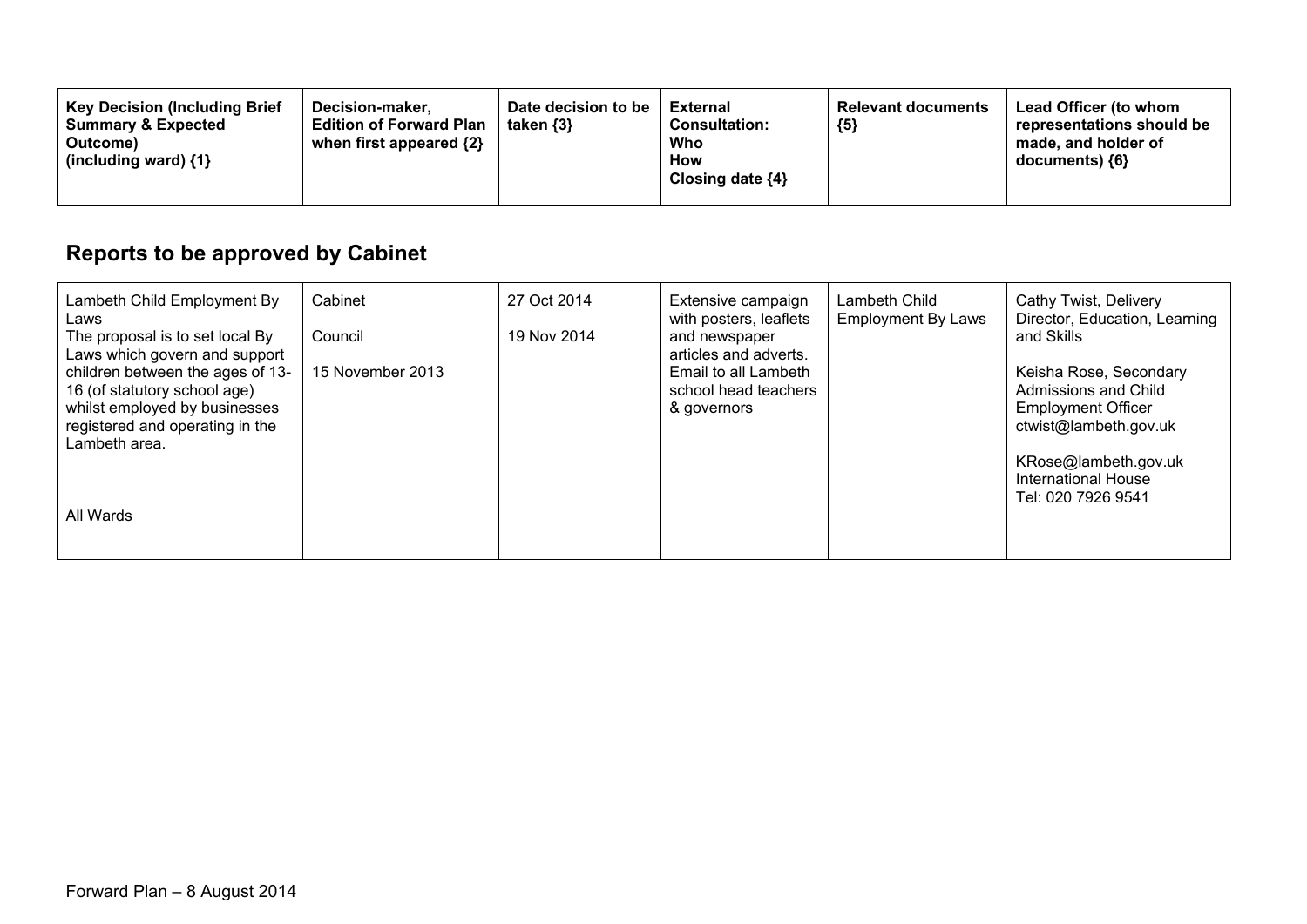| Proposal to introduce an Early<br>Morning Restriction Order for<br>part of Wandsworth Road near<br>the junction with North Street.<br>The area has experienced<br>problems with low level alcohol<br>related anti social behaviour over<br>a long period. Other processes | Cabinet<br>Council<br>10 January 2014 | 27 Oct 2014<br>19 Nov 2014 |  | John Smith, Licensing<br>Manager<br>jsmith5@lambeth.gov.uk<br>2nd Floor,, Ivor House<br>Tel: 020 7926 6140 |
|---------------------------------------------------------------------------------------------------------------------------------------------------------------------------------------------------------------------------------------------------------------------------|---------------------------------------|----------------------------|--|------------------------------------------------------------------------------------------------------------|
| such as licence engagement<br>with relevant premises and<br>licence review have not proved<br>successful.                                                                                                                                                                 |                                       |                            |  |                                                                                                            |
| Clapham Town                                                                                                                                                                                                                                                              |                                       |                            |  |                                                                                                            |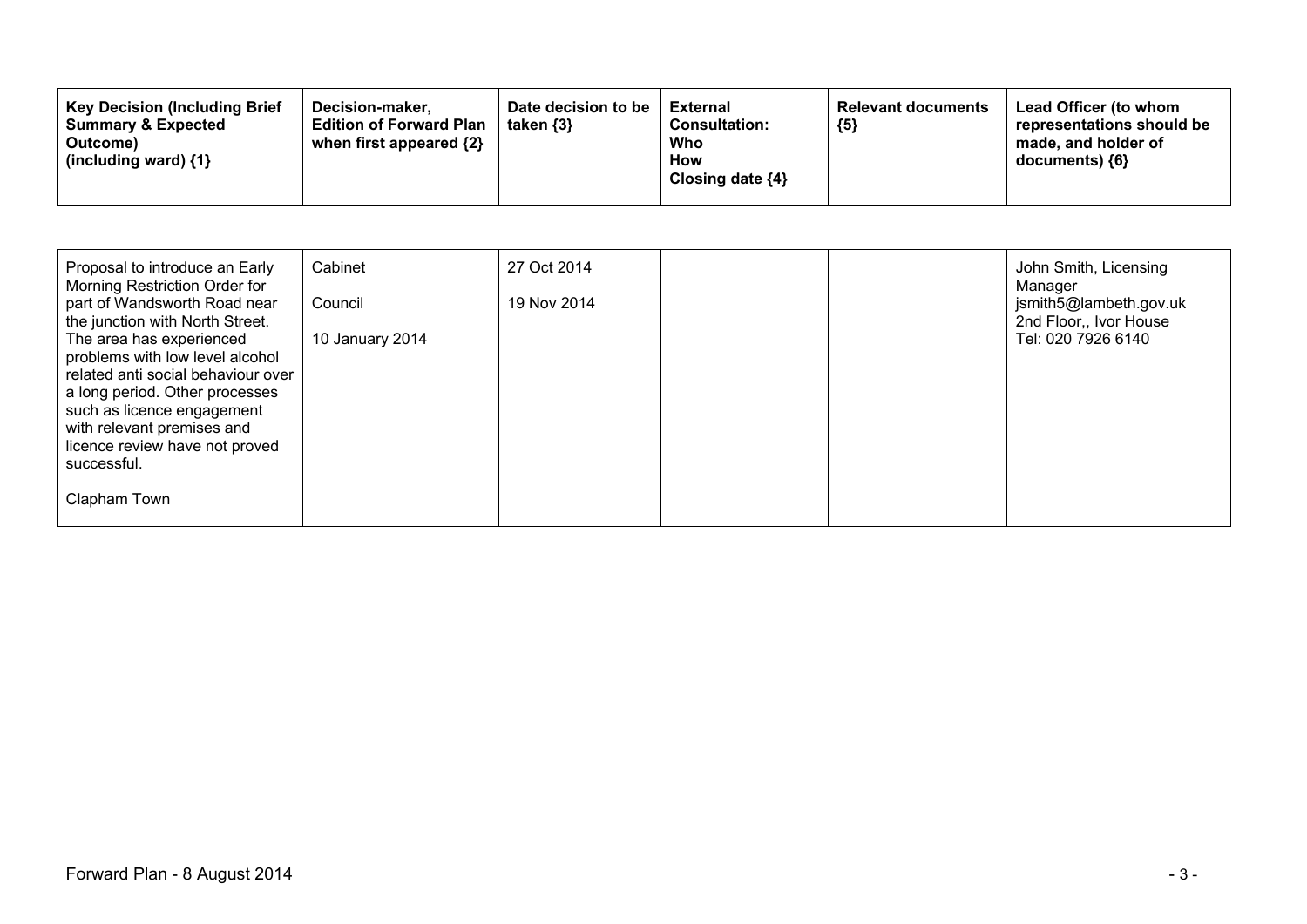**Reports to be approved by the Health and Wellbeing Board**

**None**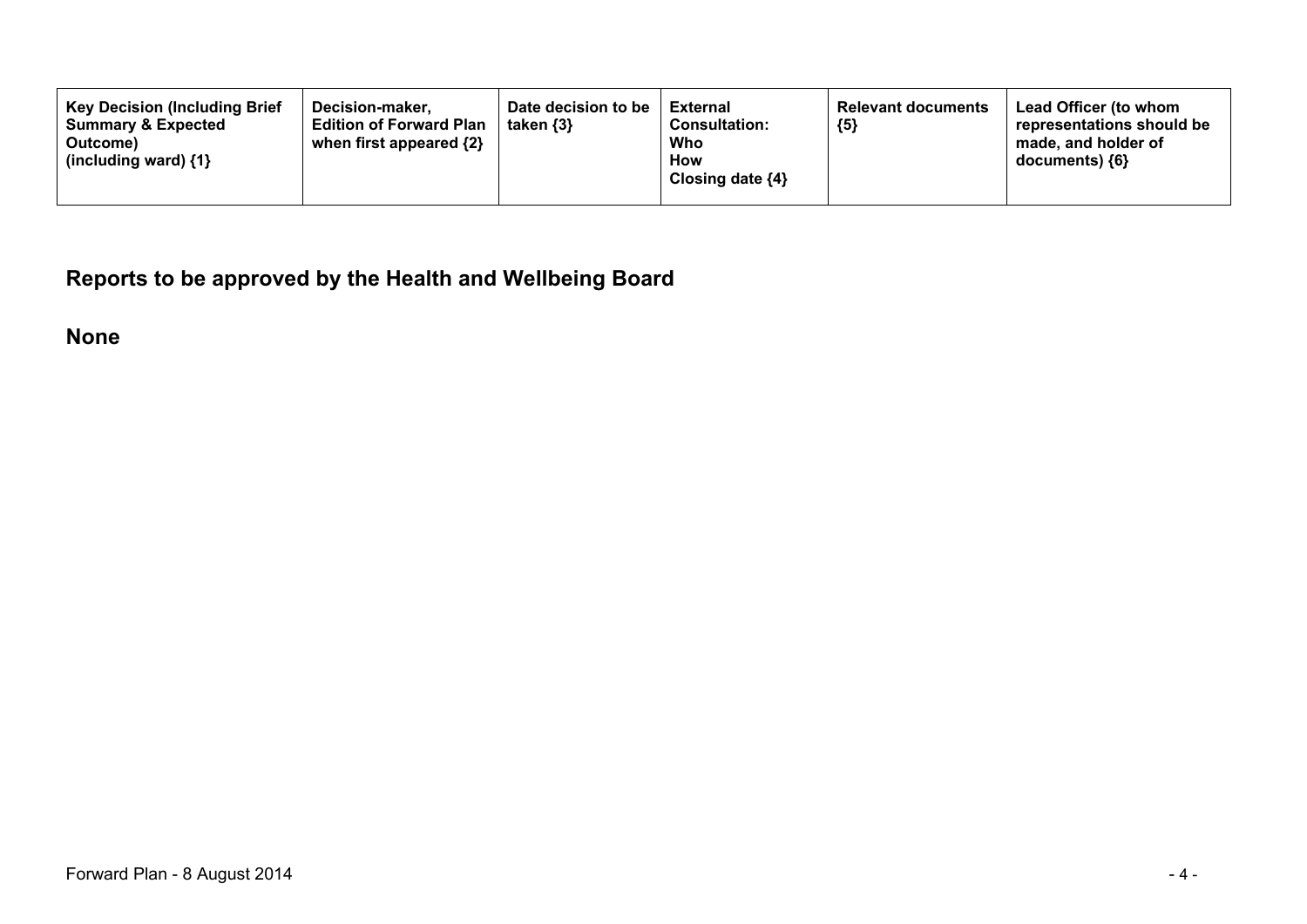**Reports to be approved by Cabinet Members**

**Leader of the Council**

**None**

**Deputy Leader of the Council (Policy)**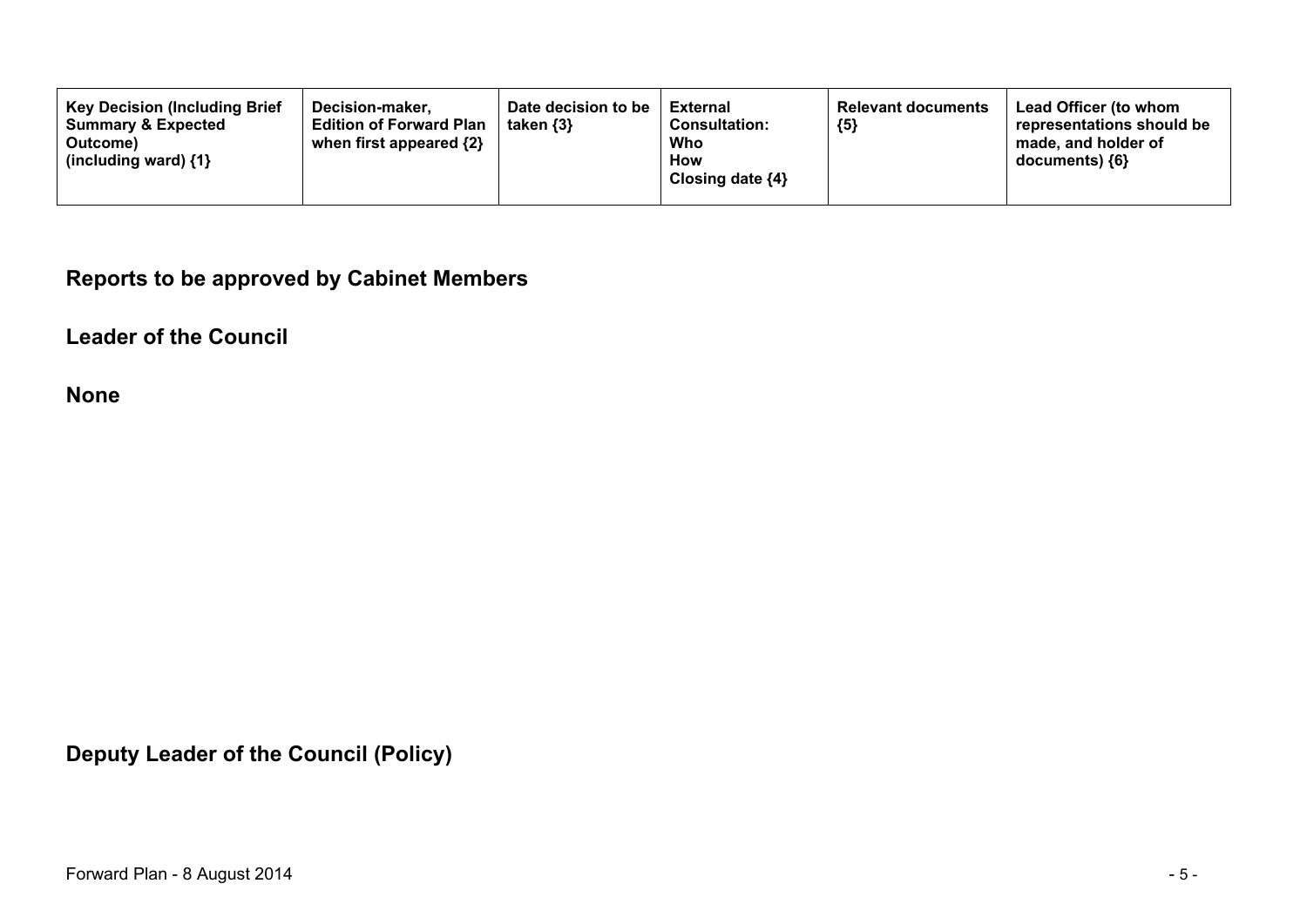| <b>Key Decision (Including Brief)</b><br>Decision-maker.<br><b>Summary &amp; Expected</b><br><b>Edition of Forward Plan</b><br>when first appeared {2}<br>Outcome)<br>(including ward) $\{1\}$ | Date decision to be<br>taken $\{3\}$ | External<br><b>Consultation:</b><br>Who<br>How<br>Closing date ${4}$ | <b>Relevant documents</b><br>${5}$ | Lead Officer (to whom<br>representations should be<br>made, and holder of<br>$documents)$ {6} |
|------------------------------------------------------------------------------------------------------------------------------------------------------------------------------------------------|--------------------------------------|----------------------------------------------------------------------|------------------------------------|-----------------------------------------------------------------------------------------------|
|------------------------------------------------------------------------------------------------------------------------------------------------------------------------------------------------|--------------------------------------|----------------------------------------------------------------------|------------------------------------|-----------------------------------------------------------------------------------------------|

| Capital Maintenance Programme<br>2014/15<br>The decision will enable a series<br>of essential works contracts<br>under the planned "Capital<br>Maintenance Programme" to be<br>raised and the works<br>undertaken.<br>All Wards | Deputy Leader of the<br>Council - Policy<br>3 January 2014 | 18 Aug 2014 | Schools<br>Key stakeholders<br>Consultation with key<br>stakeholders /<br>schools etc. has<br>been on-going.<br>During a process of<br>feasibility and design<br>for specific works all<br>schools and<br>stakeholders have<br>been informed of the<br>nature of the works<br>required and updated<br>along the way. Once<br>contacts are awarded<br>to specific<br>contractors more<br>detailed information<br>will be issued to all<br>regarding programme<br>dates etc. This<br>process is on-going. |  | Alfred Akpo-Teye,<br>Programme Manager<br>Aakpo-teye@lambeth.gov.uk<br><b>International House</b><br>Tel: 020 7926 9839 |
|---------------------------------------------------------------------------------------------------------------------------------------------------------------------------------------------------------------------------------|------------------------------------------------------------|-------------|---------------------------------------------------------------------------------------------------------------------------------------------------------------------------------------------------------------------------------------------------------------------------------------------------------------------------------------------------------------------------------------------------------------------------------------------------------------------------------------------------------|--|-------------------------------------------------------------------------------------------------------------------------|
|---------------------------------------------------------------------------------------------------------------------------------------------------------------------------------------------------------------------------------|------------------------------------------------------------|-------------|---------------------------------------------------------------------------------------------------------------------------------------------------------------------------------------------------------------------------------------------------------------------------------------------------------------------------------------------------------------------------------------------------------------------------------------------------------------------------------------------------------|--|-------------------------------------------------------------------------------------------------------------------------|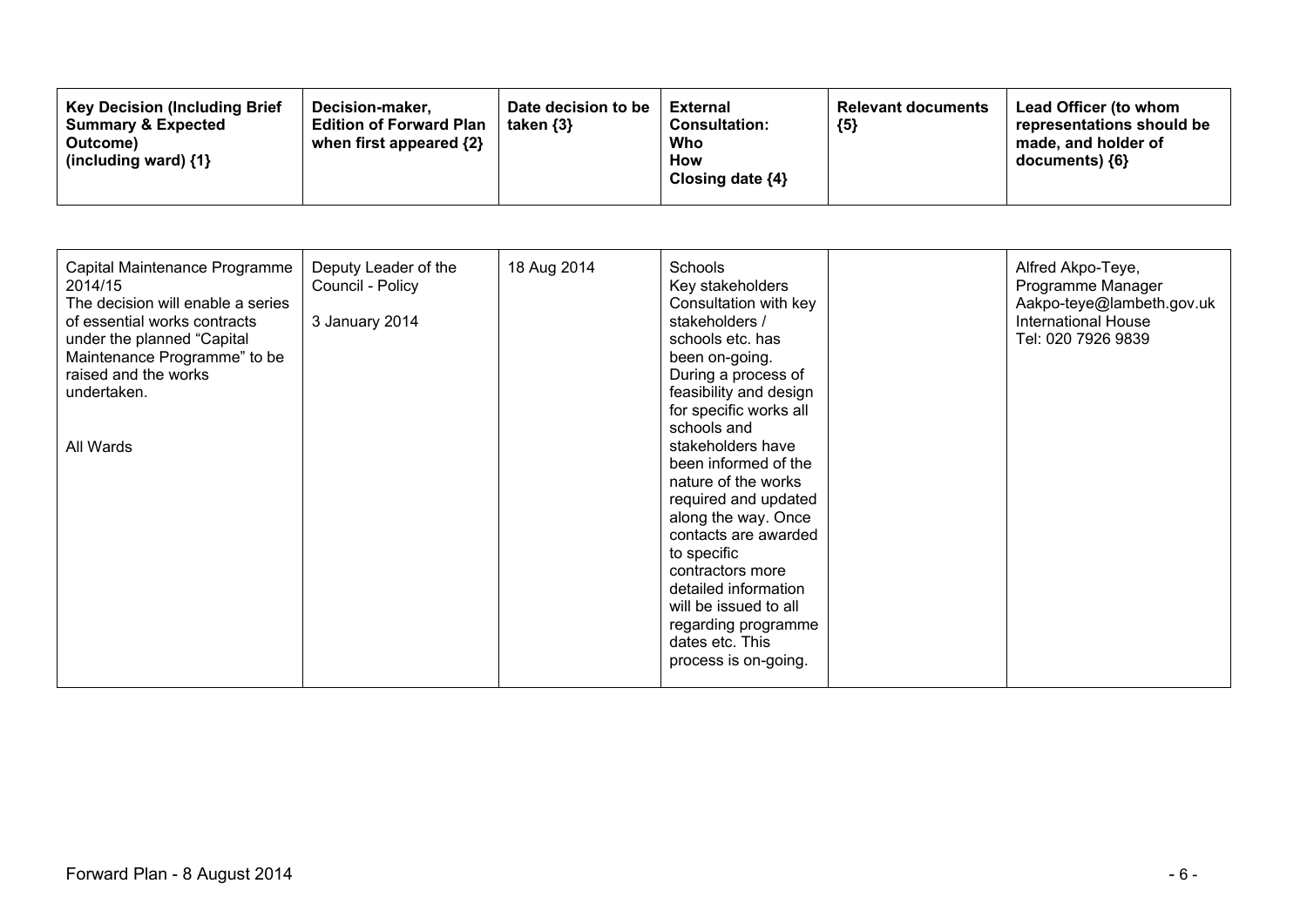| <b>Key Decision (Including Brief)</b><br>Decision-maker.<br><b>Summary &amp; Expected</b><br>Outcome)<br>(including ward) $\{1\}$ | Date decision to be<br><b>Edition of Forward Plan</b><br>taken $\{3\}$<br>when first appeared {2} | External<br><b>Consultation:</b><br>Who<br>How<br>Closing date ${4}$ | <b>Relevant documents</b><br>${5}$ | Lead Officer (to whom<br>representations should be<br>made, and holder of<br>documents) ${6}$ |
|-----------------------------------------------------------------------------------------------------------------------------------|---------------------------------------------------------------------------------------------------|----------------------------------------------------------------------|------------------------------------|-----------------------------------------------------------------------------------------------|
|-----------------------------------------------------------------------------------------------------------------------------------|---------------------------------------------------------------------------------------------------|----------------------------------------------------------------------|------------------------------------|-----------------------------------------------------------------------------------------------|

| Paxton, Woodmansterne & St<br>John's Angell Town Primary<br>Schools Expansion - Main<br>Contractor<br>The decision will enable the<br>contract to be raised and the<br>works undertaken. The total<br>budget for the proposed works<br>will result in the spend of circa<br>£18m which is made up of<br><b>Targeted Basic Needs and Basic</b><br>Needs Funding.<br>The request for approval to<br>appoint the successful tenderers<br>for the construction contract will<br>be presented in May 2014.<br>Coldharbour; Gipsy Hill;<br>Streatham South | Deputy Leader of the<br>Council - Policy | 18 Aug 2014 | Key<br>stakeholders/schools<br>Consultation with key<br>stakeholders /<br>schools etc. has<br>been on-going.<br>During a process of<br>feasibility the school<br>and stakeholders<br>have been informed<br>of the nature of the<br>works required. Once<br>the Architects have<br>produced a design,<br>public meetings will<br>be held at the school<br>and all stakeholders<br>invited. Informal<br>consultation with all<br>stakeholders will be<br>followed by a<br>statutory<br>consultation. |  | Sylvester Eyong, Programme<br>Manager<br>seyong@lambeth.gov.uk<br>International House<br>Tel: 020 7926 3216 |
|------------------------------------------------------------------------------------------------------------------------------------------------------------------------------------------------------------------------------------------------------------------------------------------------------------------------------------------------------------------------------------------------------------------------------------------------------------------------------------------------------------------------------------------------------|------------------------------------------|-------------|----------------------------------------------------------------------------------------------------------------------------------------------------------------------------------------------------------------------------------------------------------------------------------------------------------------------------------------------------------------------------------------------------------------------------------------------------------------------------------------------------|--|-------------------------------------------------------------------------------------------------------------|
|------------------------------------------------------------------------------------------------------------------------------------------------------------------------------------------------------------------------------------------------------------------------------------------------------------------------------------------------------------------------------------------------------------------------------------------------------------------------------------------------------------------------------------------------------|------------------------------------------|-------------|----------------------------------------------------------------------------------------------------------------------------------------------------------------------------------------------------------------------------------------------------------------------------------------------------------------------------------------------------------------------------------------------------------------------------------------------------------------------------------------------------|--|-------------------------------------------------------------------------------------------------------------|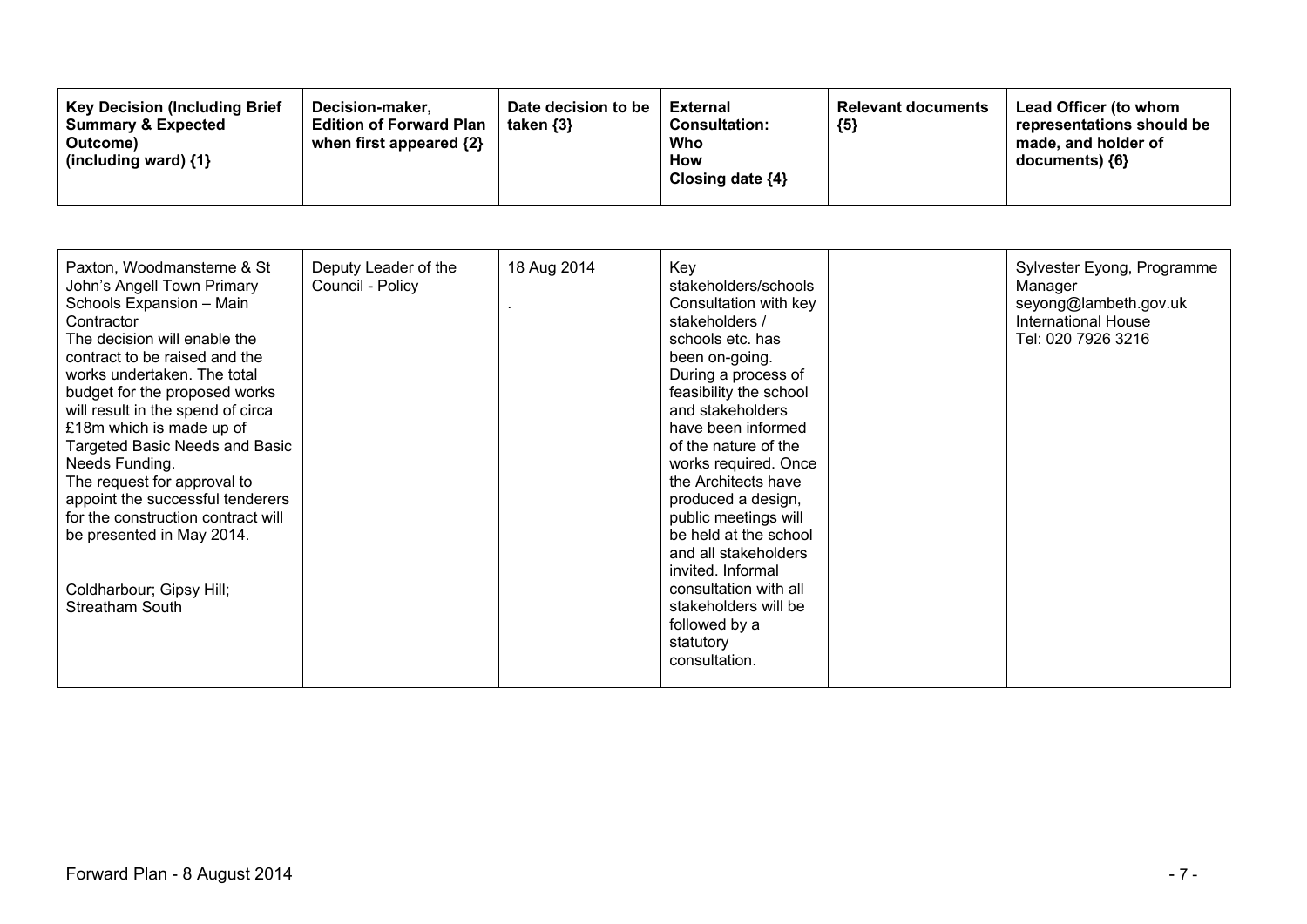| <b>Key Decision (Including Brief</b><br>Decision-maker.<br><b>Edition of Forward Plan</b><br><b>Summary &amp; Expected</b><br>when first appeared $\{2\}$<br>Outcome)<br>(including ward) $\{1\}$ | Date decision to be<br>taken $\{3\}$ | <b>External</b><br><b>Consultation:</b><br>Who<br>How<br>Closing date $\{4\}$ | <b>Relevant documents</b><br>${5}$ | Lead Officer (to whom<br>representations should be<br>made, and holder of<br>$documents)$ {6} |
|---------------------------------------------------------------------------------------------------------------------------------------------------------------------------------------------------|--------------------------------------|-------------------------------------------------------------------------------|------------------------------------|-----------------------------------------------------------------------------------------------|
|---------------------------------------------------------------------------------------------------------------------------------------------------------------------------------------------------|--------------------------------------|-------------------------------------------------------------------------------|------------------------------------|-----------------------------------------------------------------------------------------------|

| <b>Telferscot Primary School</b><br>Expansion<br>There is a growing demand for<br>Primary School Places in<br>Lambeth and especially in the<br>South of the Borough where<br>there has been a significant<br>increase in applications over the<br>past few years. To help meet this<br>demand it is proposed to expand<br>Telferscot School from 1 form of<br>entry per year i.e. 30 children per<br>year to two forms of entry (60<br>children per year).<br>It is planned for this proposed<br>project to be completed by<br>September 2015. The budget for<br>this project is £4m. | Deputy Leader of the<br>Council - Policy<br>25.04.14 | 18 Aug 2014 | All stakeholders will<br>be consulted as part<br>of the Planning and<br>statutory education<br>consultation<br>processes. | Alfred Akpo-Teye,<br>Programme Manager<br>Aakpo-teye@lambeth.gov.uk<br><b>International House</b><br>Tel: 020 7926 9839 |
|---------------------------------------------------------------------------------------------------------------------------------------------------------------------------------------------------------------------------------------------------------------------------------------------------------------------------------------------------------------------------------------------------------------------------------------------------------------------------------------------------------------------------------------------------------------------------------------|------------------------------------------------------|-------------|---------------------------------------------------------------------------------------------------------------------------|-------------------------------------------------------------------------------------------------------------------------|
| <b>Thornton</b>                                                                                                                                                                                                                                                                                                                                                                                                                                                                                                                                                                       |                                                      |             |                                                                                                                           |                                                                                                                         |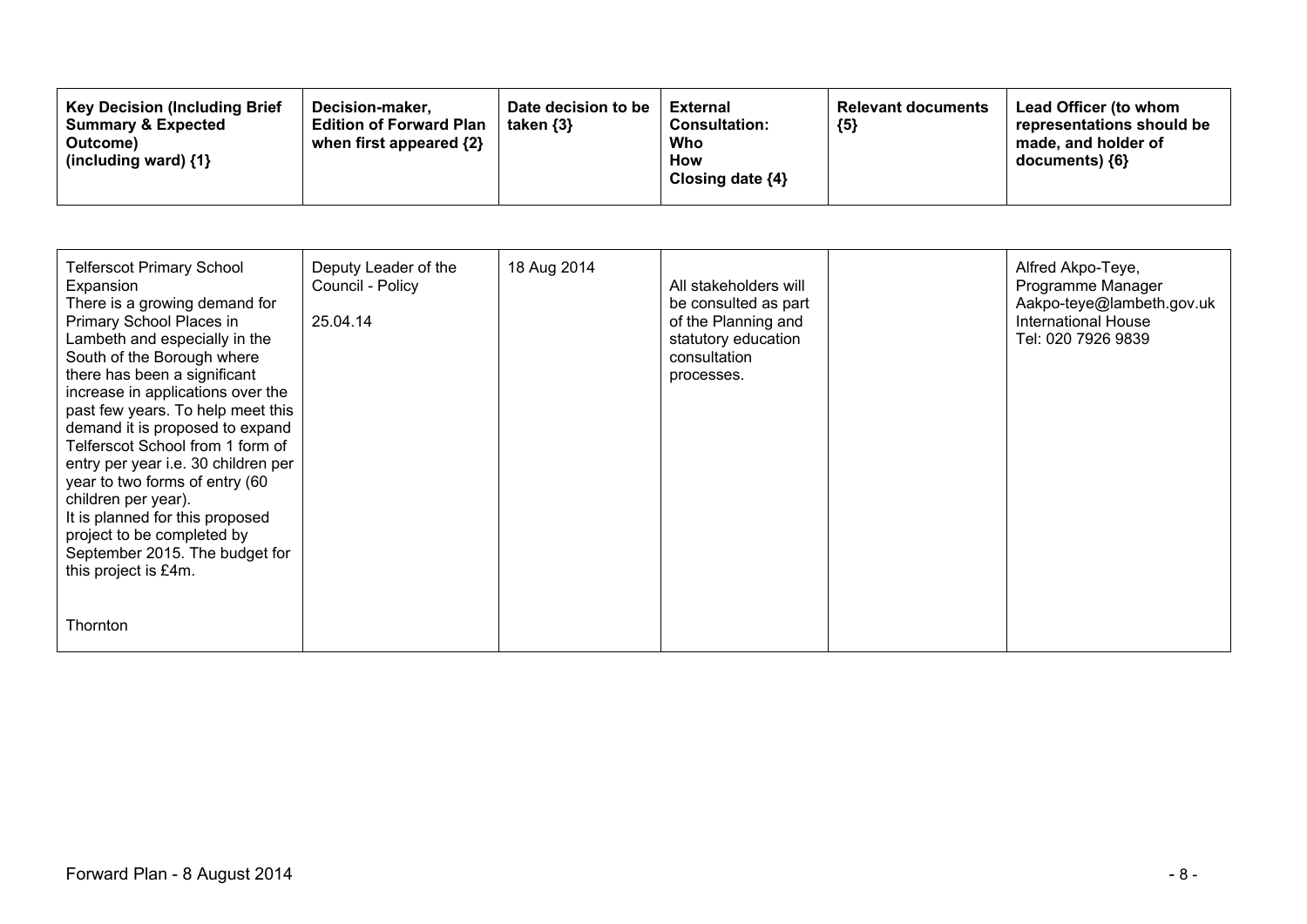| Sudbourne School Expansion<br>Project<br>A decision is requested for an<br>expansion project set to increase<br>by 1.5 Form Entry (FE) creating<br>3FE for the school. | Deputy Leader of the<br>Council - Policy<br>26 July 2013 | 18 Aug 2014 | School staff, parents,<br>children, local<br>residents, Governors,<br>council officers and<br>Cabinet Member.             | Sylvester Eyong, Programme<br>Manager<br>seyong@lambeth.gov.uk<br>International House<br>Tel: 020 7926 3216 |
|------------------------------------------------------------------------------------------------------------------------------------------------------------------------|----------------------------------------------------------|-------------|---------------------------------------------------------------------------------------------------------------------------|-------------------------------------------------------------------------------------------------------------|
| <b>Brixton Hill</b>                                                                                                                                                    |                                                          |             | Consultation with<br>school, service users<br>and stake holders.<br>Future statutory<br>notification process<br>with DfE. |                                                                                                             |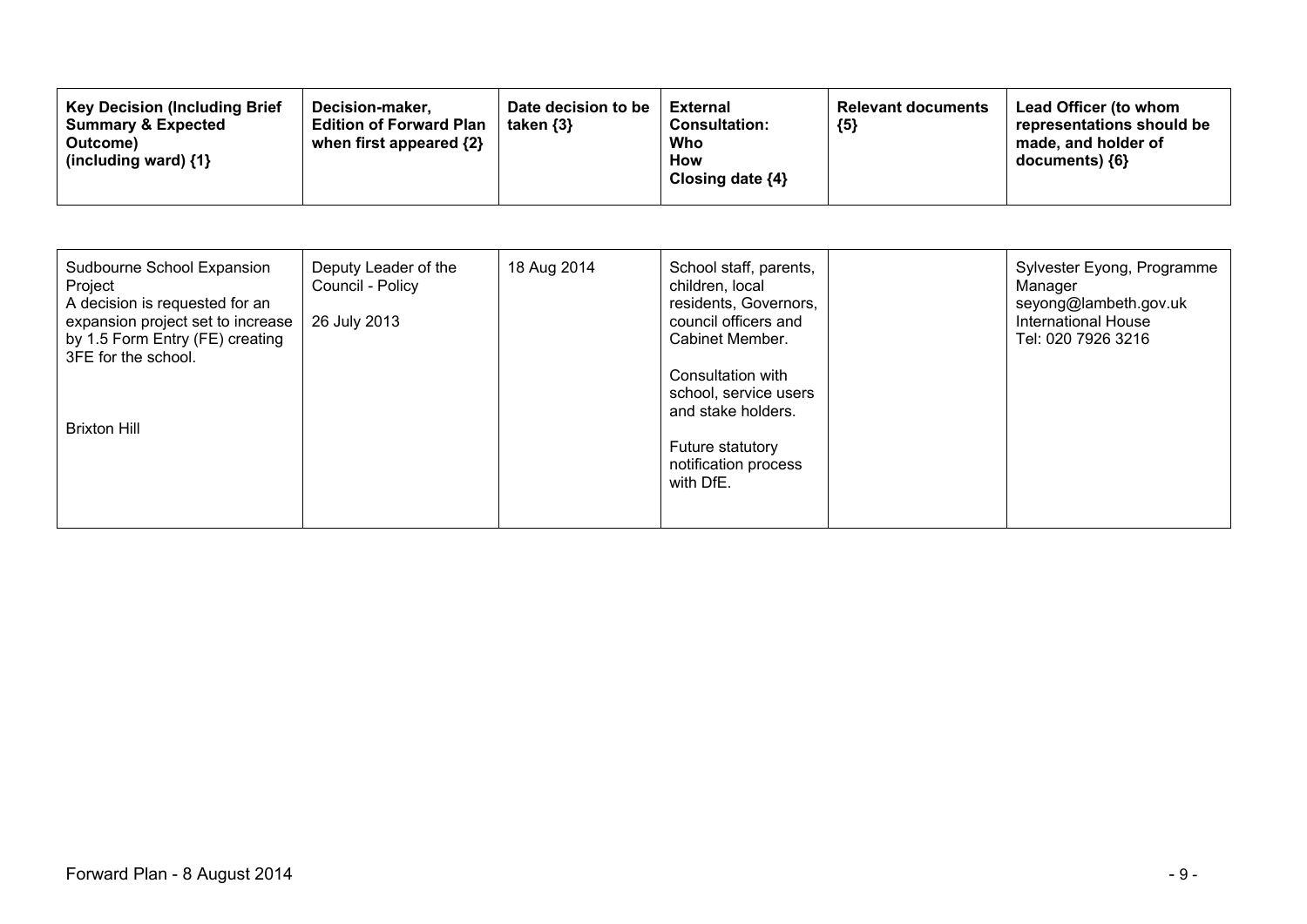| <b>Key Decision (Including Brief)</b><br>Decision-maker,<br><b>Summary &amp; Expected</b><br><b>Edition of Forward Plan</b><br>when first appeared $\{2\}$<br>Outcome)<br>(including ward) {1} | Date decision to be<br>taken $\{3\}$ | External<br><b>Consultation:</b><br>Who<br>How<br>Closing date ${4}$ | <b>Relevant documents</b><br>${5}$ | <b>Lead Officer (to whom</b><br>representations should be<br>made, and holder of<br>documents) ${6}$ |
|------------------------------------------------------------------------------------------------------------------------------------------------------------------------------------------------|--------------------------------------|----------------------------------------------------------------------|------------------------------------|------------------------------------------------------------------------------------------------------|
|------------------------------------------------------------------------------------------------------------------------------------------------------------------------------------------------|--------------------------------------|----------------------------------------------------------------------|------------------------------------|------------------------------------------------------------------------------------------------------|

| Phase A: Eamonn Fottrell Centre<br>(Michael Tippett Annex) Phase<br>B: Michael Tippett School<br>Campus<br>Consultation and design work on<br>the annex (Eamonn Fottrell<br>Centre) started September 2013.<br>The SEN consultant identified a<br>change in the delivery of<br>teaching and learning to the<br>pupils. The recommendation was<br>that the buildings (the annex and<br>the main building) must be<br>modified to allow better<br>integration of support services.<br>A design team has been<br>appointed to produce a detailed<br>construction design. Once this is<br>approved it is the aim to appoint<br>a Contractor. The anticipated<br>project budget is likely to be in<br>the region of £1,160,000.00<br>(£500k for the annex and £660k)<br>for the main campus) | Deputy Leader of the<br>Council - Policy<br>28.04.2014 | 18 Aug 2014 | <b>Ward Councillors</b><br>These consultations<br>are required and will<br>be planned in the<br>near future. | Sylvester Eyong, Programme<br>Manager<br>seyong@lambeth.gov.uk<br><b>International House</b><br>Tel: 020 7926 3216 |
|-----------------------------------------------------------------------------------------------------------------------------------------------------------------------------------------------------------------------------------------------------------------------------------------------------------------------------------------------------------------------------------------------------------------------------------------------------------------------------------------------------------------------------------------------------------------------------------------------------------------------------------------------------------------------------------------------------------------------------------------------------------------------------------------|--------------------------------------------------------|-------------|--------------------------------------------------------------------------------------------------------------|--------------------------------------------------------------------------------------------------------------------|
| Thornton                                                                                                                                                                                                                                                                                                                                                                                                                                                                                                                                                                                                                                                                                                                                                                                |                                                        |             |                                                                                                              |                                                                                                                    |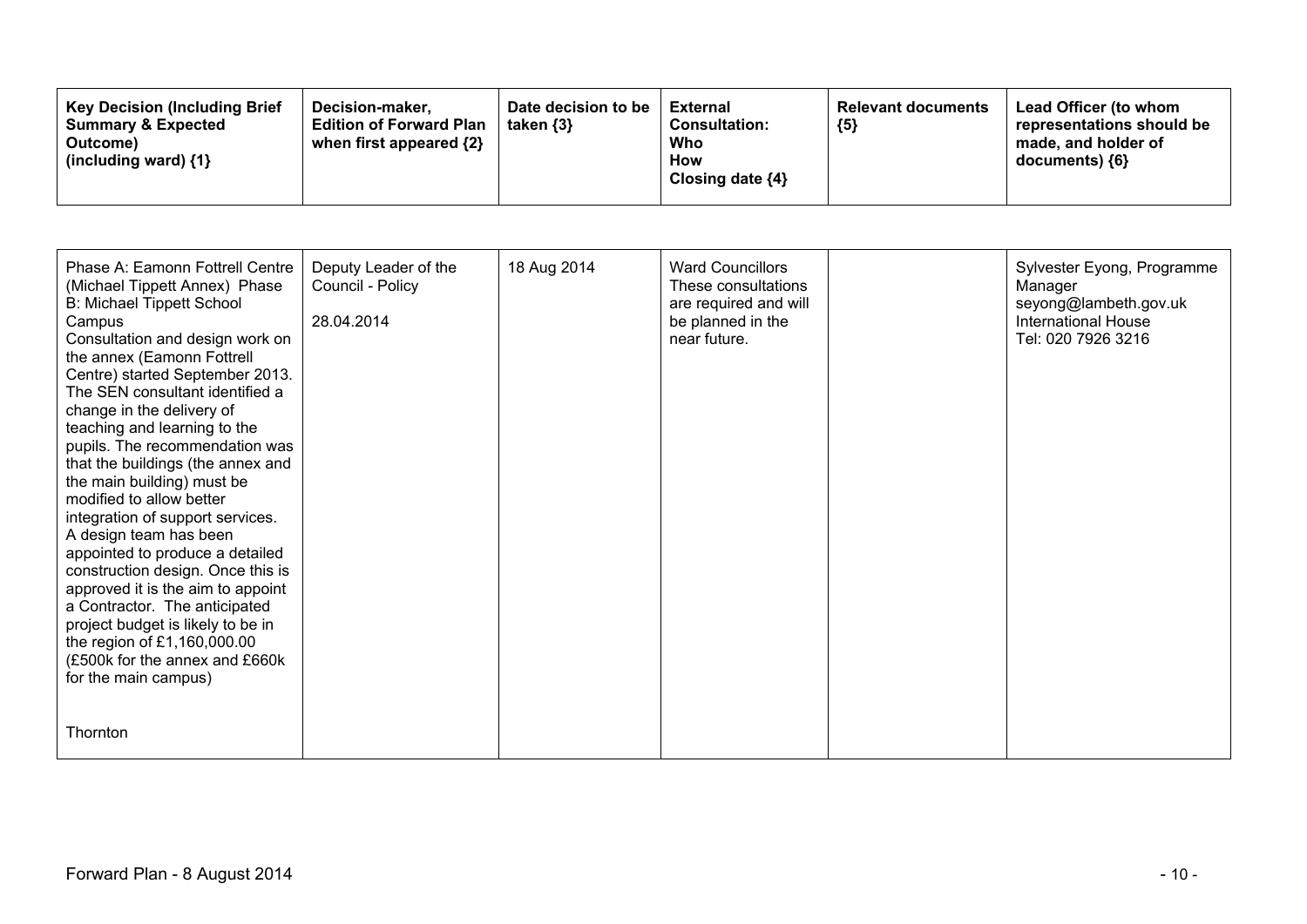| Kennington Park Bridge to<br>School PRU & Wyvil ASD Unit<br>Two stand alone SEN Units are<br>to be developed on this existing<br>site. The projects are to run<br>concurrently, and should ideally<br>be run by 1 contractor, although<br>the budgets will be managed<br>separately. The total budget is<br>£3.7M.<br>Oval | Deputy Leader of the<br>Council - Policy<br>1 August 2014 | 1 Sep 2014 | We will be holding<br>public consultation<br>with all stakeholders<br>(public, neighbours,<br>staff and parents), at<br>the relevant school<br>sites, after the design<br>has been agreed.<br>This should be<br>around mid<br>December 2014, but<br>will be confirmed<br>closer to the date. |  | Rene Labuschagne<br>rlabuschagne@lambeth.gov.<br>uk<br>6th Floor, International<br>House, 6 Canterbury<br>Crescent,, London, SW9 7QE |
|----------------------------------------------------------------------------------------------------------------------------------------------------------------------------------------------------------------------------------------------------------------------------------------------------------------------------|-----------------------------------------------------------|------------|----------------------------------------------------------------------------------------------------------------------------------------------------------------------------------------------------------------------------------------------------------------------------------------------|--|--------------------------------------------------------------------------------------------------------------------------------------|
|----------------------------------------------------------------------------------------------------------------------------------------------------------------------------------------------------------------------------------------------------------------------------------------------------------------------------|-----------------------------------------------------------|------------|----------------------------------------------------------------------------------------------------------------------------------------------------------------------------------------------------------------------------------------------------------------------------------------------|--|--------------------------------------------------------------------------------------------------------------------------------------|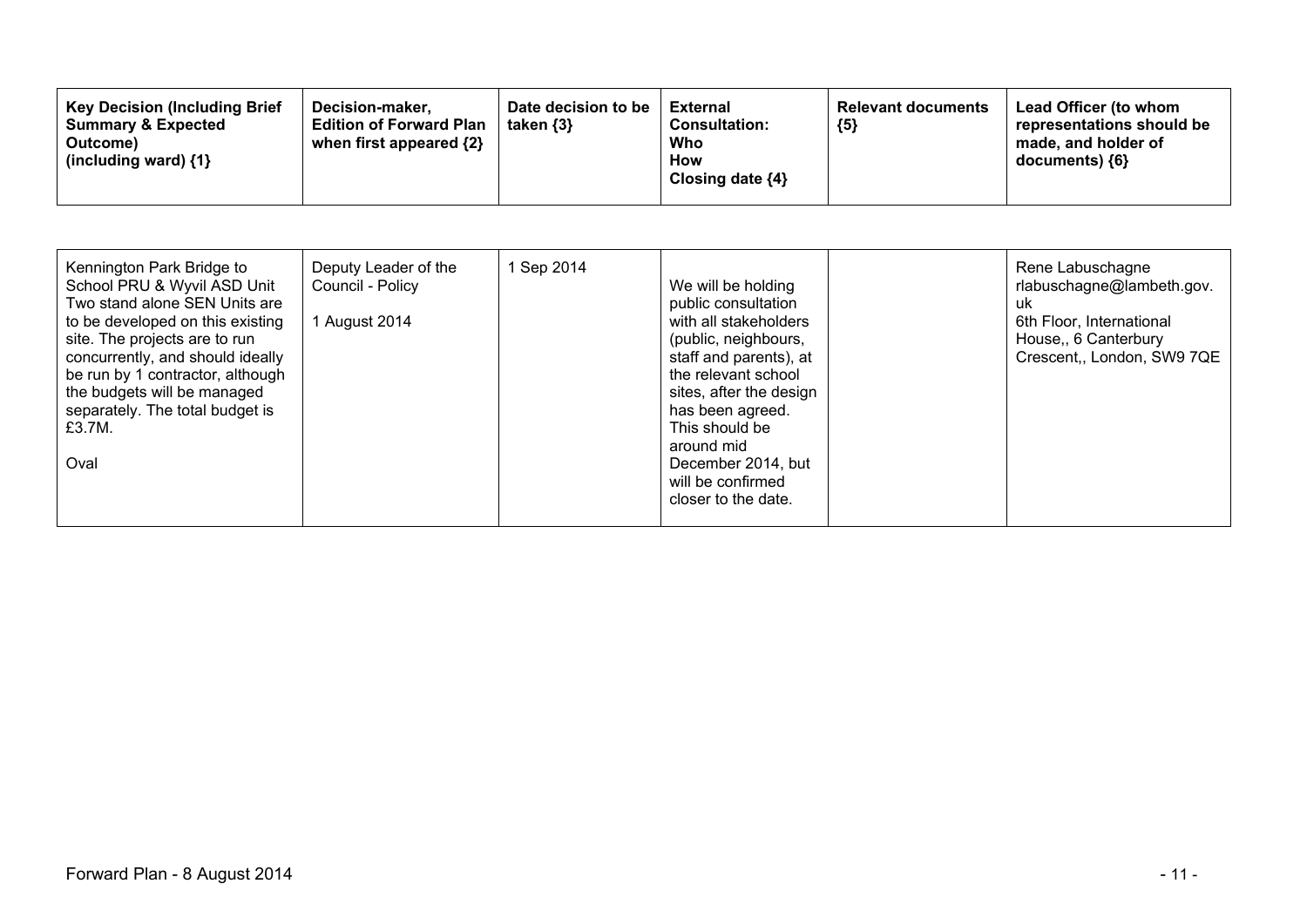| Date decision to be<br><b>Key Decision (Including Brief</b><br>Decision-maker,<br><b>Summary &amp; Expected</b><br><b>Edition of Forward Plan</b><br>taken $\{3\}$<br>when first appeared $\{2\}$<br>Outcome)<br>(including ward) $\{1\}$ | External<br>${5}$<br><b>Consultation:</b><br>Who<br>How<br>Closing date ${4}$ | Lead Officer (to whom<br><b>Relevant documents</b><br>representations should be<br>made, and holder of<br>documents) ${6}$ |
|-------------------------------------------------------------------------------------------------------------------------------------------------------------------------------------------------------------------------------------------|-------------------------------------------------------------------------------|----------------------------------------------------------------------------------------------------------------------------|
|-------------------------------------------------------------------------------------------------------------------------------------------------------------------------------------------------------------------------------------------|-------------------------------------------------------------------------------|----------------------------------------------------------------------------------------------------------------------------|

| St Leonard's Primary - Main        | Deputy Leader of the | 16 Oct 2014 | Schools                | Alfred Akpo-Teye,          |
|------------------------------------|----------------------|-------------|------------------------|----------------------------|
| Contractor                         | Council - Policy     |             | <b>Stakeholders</b>    | Programme Manager          |
| The decision will enable the       |                      |             | Consultation with key  | Aakpo-teye@lambeth.gov.uk  |
| contract to be raised and the      | 3 January 2014       |             | stakeholders /         | <b>International House</b> |
| works undertaken. The works        |                      |             | schools etc. has       | Tel: 020 7926 9839         |
| will include internal and external |                      |             | been on-going.         |                            |
| refurbishment and remodelling      |                      |             | During a process of    |                            |
| works as required. The works       |                      |             | feasibility the school |                            |
| will also include the provision of |                      |             | and stakeholders       |                            |
| a new 30-place nursery along       |                      |             | have been informed     |                            |
| with the demolition of the         |                      |             | of the nature of the   |                            |
| existing caretaker's house.        |                      |             | works required. Once   |                            |
| The annual budget for the          |                      |             | the Architects have    |                            |
| proposed works will result in the  |                      |             | produced a design,     |                            |
| spend of circa £2.5M excluding     |                      |             | public meetings will   |                            |
| FFE and ICT equipment.             |                      |             | be held at the school  |                            |
| The request for approval to        |                      |             | and all stakeholders   |                            |
| appoint the successful tenderers   |                      |             | invited. Informal      |                            |
| for the construction contract will |                      |             | consultation with all  |                            |
| be presented in May 2014.          |                      |             | stakeholders will be   |                            |
|                                    |                      |             | followed by a          |                            |
|                                    |                      |             | statutory              |                            |
| St Leonards; Streatham South;      |                      |             | consultation.          |                            |
| <b>Streatham Wells</b>             |                      |             |                        |                            |
|                                    |                      |             |                        |                            |

# **Deputy Leader of the Council - Finance and Investment**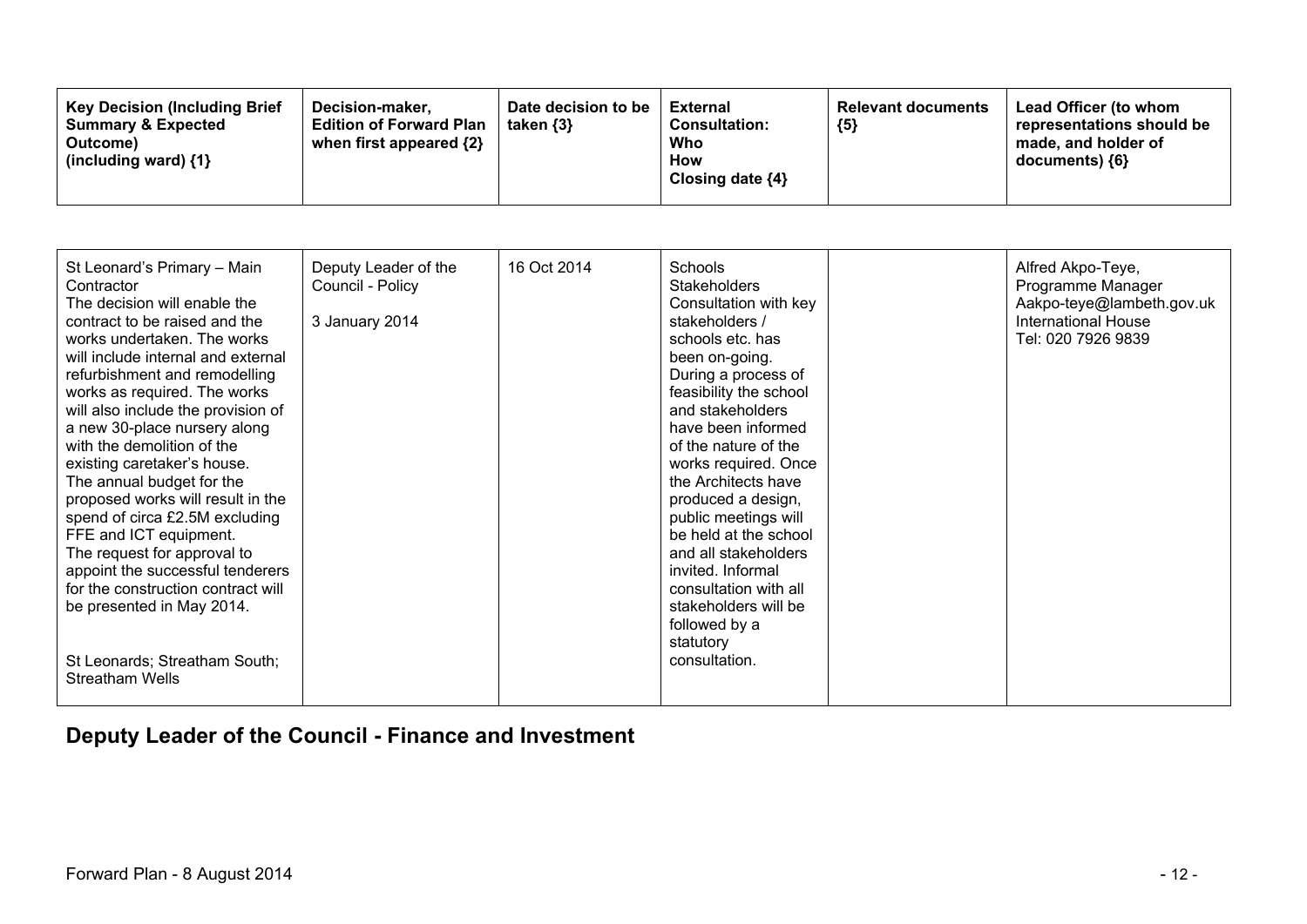| <b>Key Decision (Including Brief)</b><br>Decision-maker,<br><b>Summary &amp; Expected</b><br><b>Edition of Forward Plan</b><br>when first appeared {2}<br>Outcome)<br>(including ward) $\{1\}$ | Date decision to be<br>taken $\{3\}$ | <b>External</b><br><b>Consultation:</b><br>Who<br>How<br>Closing date $\{4\}$ | <b>Relevant documents</b><br>${5}$ | Lead Officer (to whom<br>representations should be<br>made, and holder of<br>$documents)$ {6} |
|------------------------------------------------------------------------------------------------------------------------------------------------------------------------------------------------|--------------------------------------|-------------------------------------------------------------------------------|------------------------------------|-----------------------------------------------------------------------------------------------|
|------------------------------------------------------------------------------------------------------------------------------------------------------------------------------------------------|--------------------------------------|-------------------------------------------------------------------------------|------------------------------------|-----------------------------------------------------------------------------------------------|

| <b>Environmental Services Fees</b><br>Deputy Leader of the<br>18 Aug 2014<br>Council - Finance and<br>and Charges<br>Agree to the changes to the<br>Investment<br><b>Environmental Services Fees</b><br>and Charges to be applicable<br>31 January 2014<br>from Apil 2014.<br>All Wards | Michael C Clarke, Public<br><b>Environment Manager</b><br>mcclarke@lambeth.gov.uk<br>1st Floor, Service Team<br>House, 185-205<br>Shakespeare Road, London,<br><b>SE24 0PZ</b><br>Tel: 020 7926 0528 |
|-----------------------------------------------------------------------------------------------------------------------------------------------------------------------------------------------------------------------------------------------------------------------------------------|------------------------------------------------------------------------------------------------------------------------------------------------------------------------------------------------------|
|-----------------------------------------------------------------------------------------------------------------------------------------------------------------------------------------------------------------------------------------------------------------------------------------|------------------------------------------------------------------------------------------------------------------------------------------------------------------------------------------------------|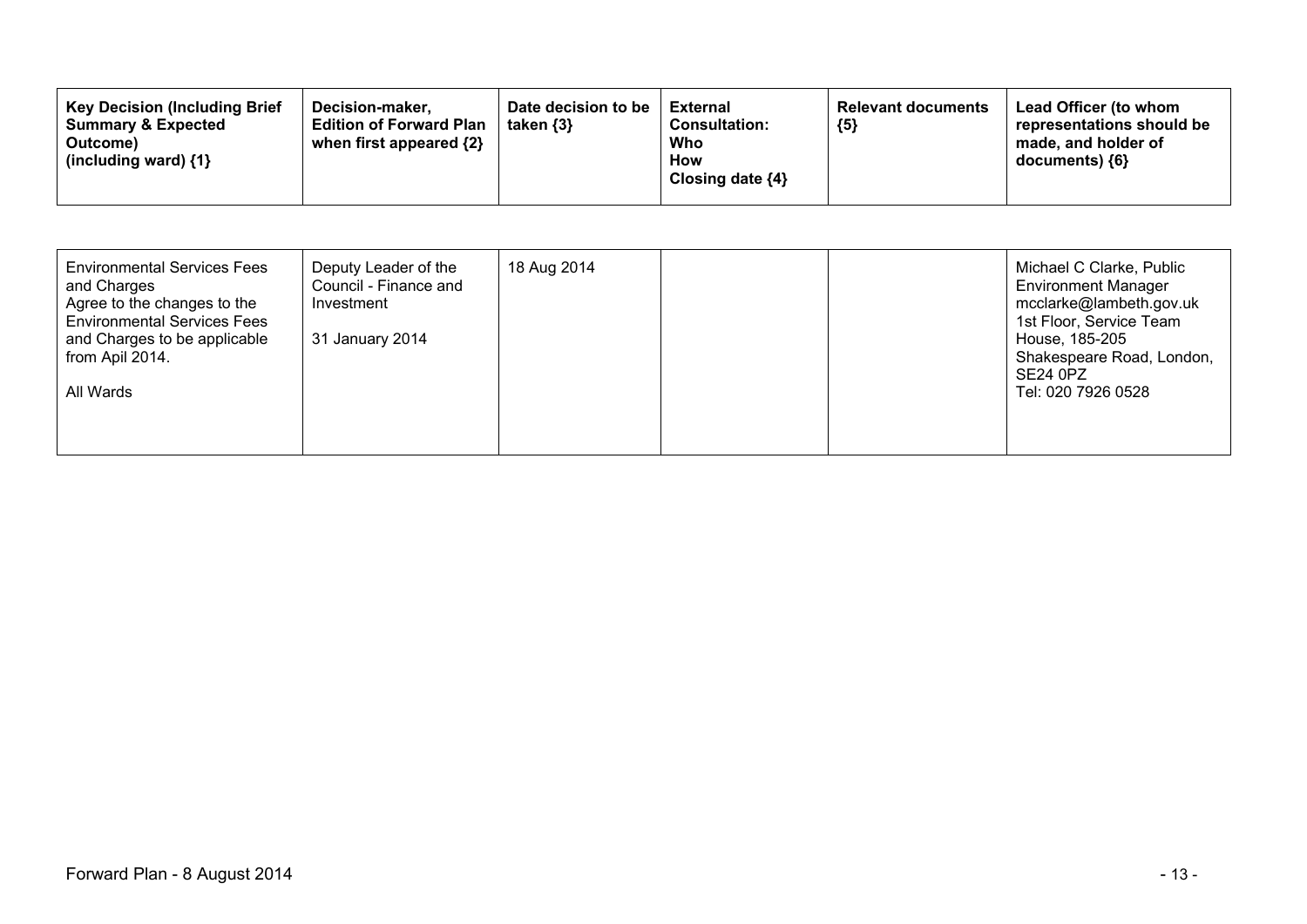| <b>Key Decision (Including Brief)</b><br>Decision-maker.<br><b>Summary &amp; Expected</b><br><b>Edition of Forward Plan</b><br>when first appeared {2}<br>Outcome)<br>(including ward) $\{1\}$ | Date decision to be<br>taken $\{3\}$ | External<br><b>Consultation:</b><br>Who<br>How<br>Closing date $\{4\}$ | <b>Relevant documents</b><br>${5}$ | Lead Officer (to whom<br>representations should be<br>made, and holder of<br>$documents)$ {6} |
|------------------------------------------------------------------------------------------------------------------------------------------------------------------------------------------------|--------------------------------------|------------------------------------------------------------------------|------------------------------------|-----------------------------------------------------------------------------------------------|
|------------------------------------------------------------------------------------------------------------------------------------------------------------------------------------------------|--------------------------------------|------------------------------------------------------------------------|------------------------------------|-----------------------------------------------------------------------------------------------|

| Single Homeless Project for the<br>Lambeth Tenancy Support<br>Service<br>The award of a 3 year contract<br>extension under waiver to the<br>Single Homeless Project for the<br>Lambeth Tenancy Support<br>Service. The service will provide<br>tenancy support to tenants in the<br>private rented sector, Lambeth<br>council tenants and a cohort of<br>families under the Troubled<br>Families programme. There is a<br>mixture of recurrent and non<br>recurrent funding which means<br>that the total cost over the three<br>year period could be £2,500,000.<br>(950k, 950k and 600k<br>respectively. | Deputy Leader of the<br>Council - Finance and<br>Investment<br>27 June 2014 | 18 Aug 2014 |  |  | Paul Davis, Commissioning<br><b>Manager Supporting People</b><br>pdavis2@lambeth.gov.uk<br>Phoenix House, 10<br>Wandsworth Road, London,<br>SW8 2LL<br>Tel: 020 7926 7538<br>020 7926 7526 |
|------------------------------------------------------------------------------------------------------------------------------------------------------------------------------------------------------------------------------------------------------------------------------------------------------------------------------------------------------------------------------------------------------------------------------------------------------------------------------------------------------------------------------------------------------------------------------------------------------------|-----------------------------------------------------------------------------|-------------|--|--|--------------------------------------------------------------------------------------------------------------------------------------------------------------------------------------------|
|------------------------------------------------------------------------------------------------------------------------------------------------------------------------------------------------------------------------------------------------------------------------------------------------------------------------------------------------------------------------------------------------------------------------------------------------------------------------------------------------------------------------------------------------------------------------------------------------------------|-----------------------------------------------------------------------------|-------------|--|--|--------------------------------------------------------------------------------------------------------------------------------------------------------------------------------------------|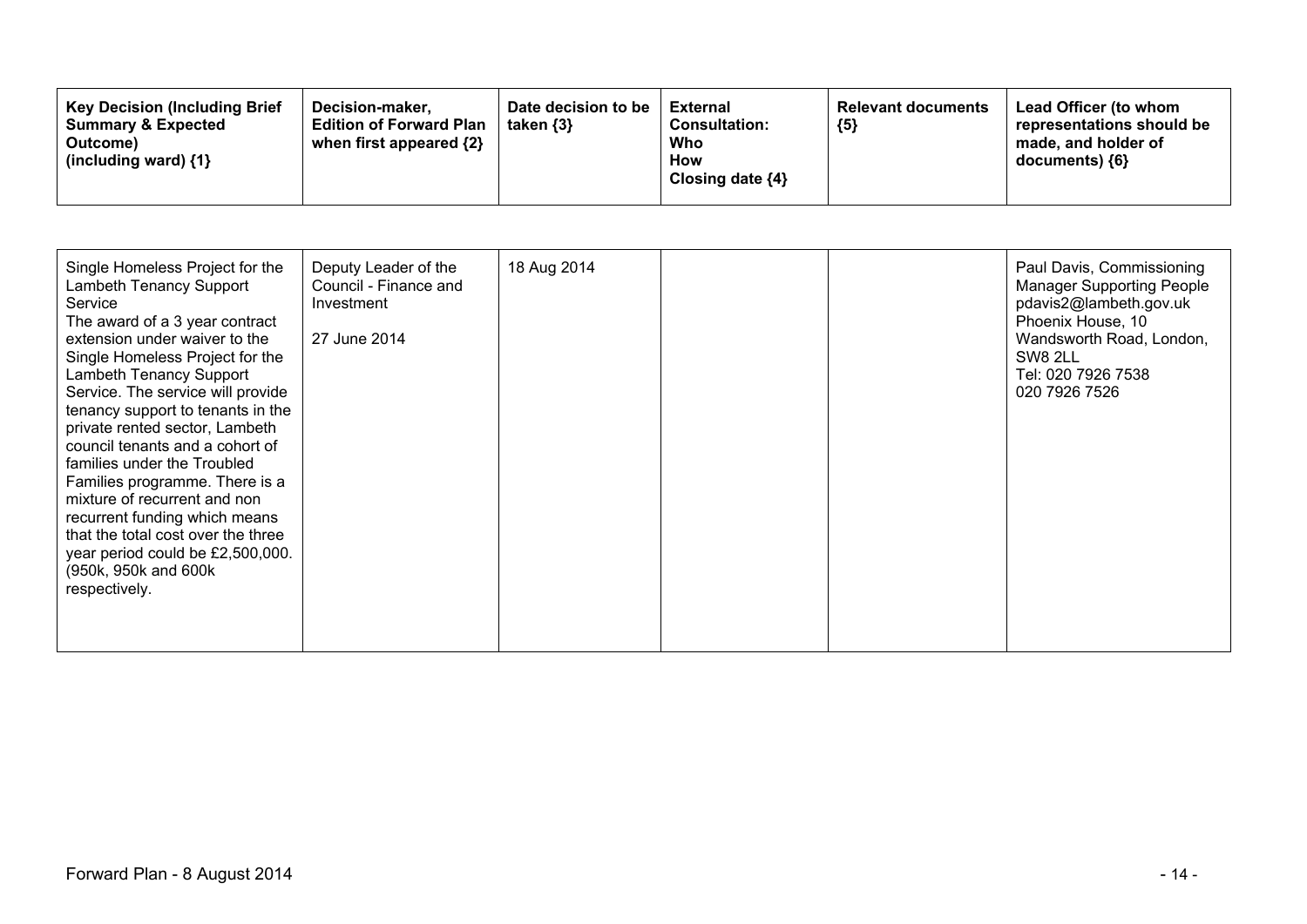| Provision of fuel and oil for<br>Lambeth's Leased Vehicles<br>Purchasing arrangements to be<br>put in place for a payment card<br>solution to enable officers to<br>purchase fuel for council lease<br>vehicles.<br>All Wards | Deputy Leader of the<br>Council - Finance and<br>Investment<br>1 August 2014 | 1 Sep 2014 | The main<br>stakeholders for this<br>project are the Cost<br>Centre managers<br>whose staff require a<br>lease car or<br>commercial vehicle to<br>perform their role.<br>The Cost Centre<br>managers will be<br>consulted prior to the<br>award of contract and<br>guidance will be<br>circulated on the best<br>use of the service to<br>ensure value for<br>money and probity<br>when using the fuel<br>cards. |  | Helen Lee<br>hlee@lambeth.gov.uk<br>3rd Floor Olive Morris House,<br>Brixton Hill, London, SW2<br>1RL<br>Tel: 0207 92 |
|-------------------------------------------------------------------------------------------------------------------------------------------------------------------------------------------------------------------------------|------------------------------------------------------------------------------|------------|------------------------------------------------------------------------------------------------------------------------------------------------------------------------------------------------------------------------------------------------------------------------------------------------------------------------------------------------------------------------------------------------------------------|--|-----------------------------------------------------------------------------------------------------------------------|
|-------------------------------------------------------------------------------------------------------------------------------------------------------------------------------------------------------------------------------|------------------------------------------------------------------------------|------------|------------------------------------------------------------------------------------------------------------------------------------------------------------------------------------------------------------------------------------------------------------------------------------------------------------------------------------------------------------------------------------------------------------------|--|-----------------------------------------------------------------------------------------------------------------------|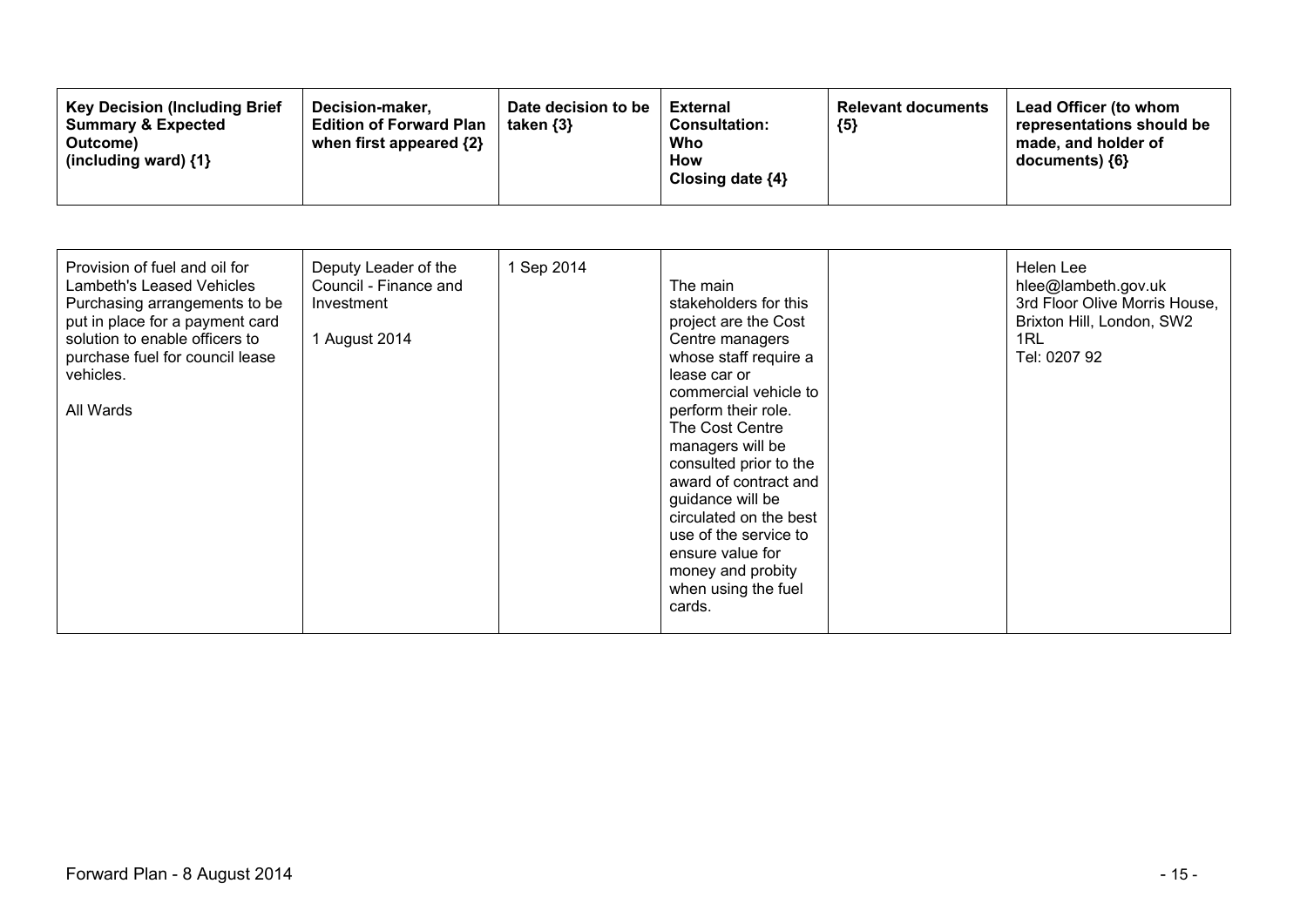| <b>Key Decision (Including Brief</b><br>Decision-maker.<br><b>Summary &amp; Expected</b><br><b>Edition of Forward Plan</b><br>when first appeared $\{2\}$<br>Outcome)<br>(including ward) $\{1\}$ | Date decision to be<br>taken $\{3\}$ | <b>External</b><br><b>Consultation:</b><br>Who<br>How<br>Closing date $\{4\}$ | <b>Relevant documents</b><br>${5}$ | Lead Officer (to whom<br>representations should be<br>made, and holder of<br>documents) {6} |
|---------------------------------------------------------------------------------------------------------------------------------------------------------------------------------------------------|--------------------------------------|-------------------------------------------------------------------------------|------------------------------------|---------------------------------------------------------------------------------------------|
|---------------------------------------------------------------------------------------------------------------------------------------------------------------------------------------------------|--------------------------------------|-------------------------------------------------------------------------------|------------------------------------|---------------------------------------------------------------------------------------------|

### **Children and Adult Services**

| <b>Contract Extension for Short</b><br><b>Breaks Services for Children</b><br>with Disabilities<br>All Wards                                                                                             | Cabinet Member for<br>Children and Adult<br><b>Services</b><br>March, 2012   | 18 Aug 2014 | n/a                                                                                                           | <b>Officer Delegated</b><br>Decision Report | Angella Daley, Strategic<br><b>Commissioning Specialist</b><br><b>Services</b><br>adaley@lambeth.gov.uk<br><b>International House</b><br>Tel: 020 7926 5213 |
|----------------------------------------------------------------------------------------------------------------------------------------------------------------------------------------------------------|------------------------------------------------------------------------------|-------------|---------------------------------------------------------------------------------------------------------------|---------------------------------------------|-------------------------------------------------------------------------------------------------------------------------------------------------------------|
| <b>Contract Extension Report for</b><br>Home Support Services for<br>Children with Disabilities (CWD)<br><b>Contract Extension Report for</b><br>Home Support Services for CWD<br>all wards<br>All Wards | Cabinet Member for Early<br>Years, Youth and<br>Families<br>14 December 2012 | 18 Aug 2014 | . Questionnaires to<br>service users<br>October 2011.<br>2. Parent/Carer<br><b>Consultation March</b><br>2011 |                                             | Angella Daley, Strategic<br><b>Commissioning Specialist</b><br><b>Services</b><br>adaley@lambeth.gov.uk<br><b>International House</b><br>Tel: 020 7926 5213 |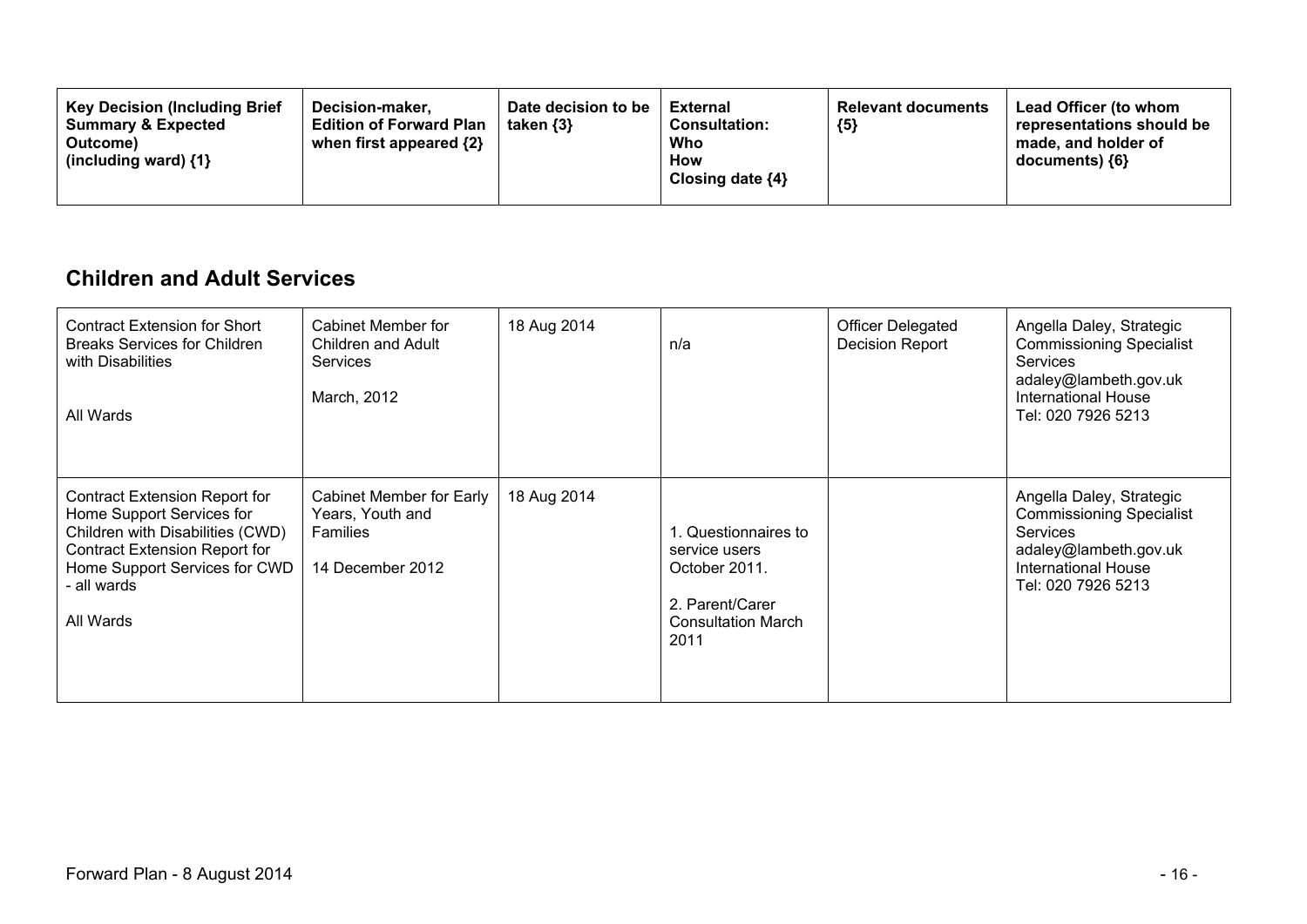| <b>Key Decision (Including Brief)</b><br>Decision-maker,<br><b>Summary &amp; Expected</b><br><b>Edition of Forward Plan</b><br>when first appeared {2}<br>Outcome)<br>(including ward) $\{1\}$ | Date decision to be<br>taken $\{3\}$ | External<br><b>Consultation:</b><br>Who<br>How<br>Closing date $\{4\}$ | <b>Relevant documents</b><br>${5}$ | Lead Officer (to whom<br>representations should be<br>made, and holder of<br>$documents)$ {6} |
|------------------------------------------------------------------------------------------------------------------------------------------------------------------------------------------------|--------------------------------------|------------------------------------------------------------------------|------------------------------------|-----------------------------------------------------------------------------------------------|
|------------------------------------------------------------------------------------------------------------------------------------------------------------------------------------------------|--------------------------------------|------------------------------------------------------------------------|------------------------------------|-----------------------------------------------------------------------------------------------|

| <b>Transforming Adult Mental</b><br><b>Health Rehabilitation services</b><br>Development of an alliance<br>contracting "development" pilot<br>to support personalised<br>integrated care and support for<br>local citizens.<br>All Wards | Cabinet Member for<br>Children and Adult<br><b>Services</b><br>14 February 2014 | 18 Aug 2014 | A communication and<br>stakeholder<br>engagement strategy<br>is being developed<br>which will consider<br>further actions<br>required to better<br>inform and engage<br>service users, carers,<br>senior managers and<br>stakeholders in this<br>proposal. | Denis O'Rourke, Assistant<br>Director Integrated<br>Commissioning - Adult<br><b>Mental Health</b><br>denisorourke@nhs.net                                            |
|------------------------------------------------------------------------------------------------------------------------------------------------------------------------------------------------------------------------------------------|---------------------------------------------------------------------------------|-------------|------------------------------------------------------------------------------------------------------------------------------------------------------------------------------------------------------------------------------------------------------------|----------------------------------------------------------------------------------------------------------------------------------------------------------------------|
| Passenger Transport Services<br>Tender for passenger transport<br>services across adult and<br>children's services<br>All Wards                                                                                                          | Cabinet Member for<br>Children and Adult<br>Services<br>17.04.14                | 18 Aug 2014 | Provider<br>Engagement Event -<br>2/4/14 (workshop and<br>presentation on<br>specification)<br>User consultation<br>and feedback on<br>service (surveys,<br>telephone interviews)<br>March-April 2014                                                      | Georgie Jones-Conaghan,<br><b>Strategic Commissioning</b><br>Manager<br>gjonesconaghan@lambeth.g<br>ov.uk<br>Phoenix House, London,<br>SW8 2LL<br>Tel: 020 7926 4684 |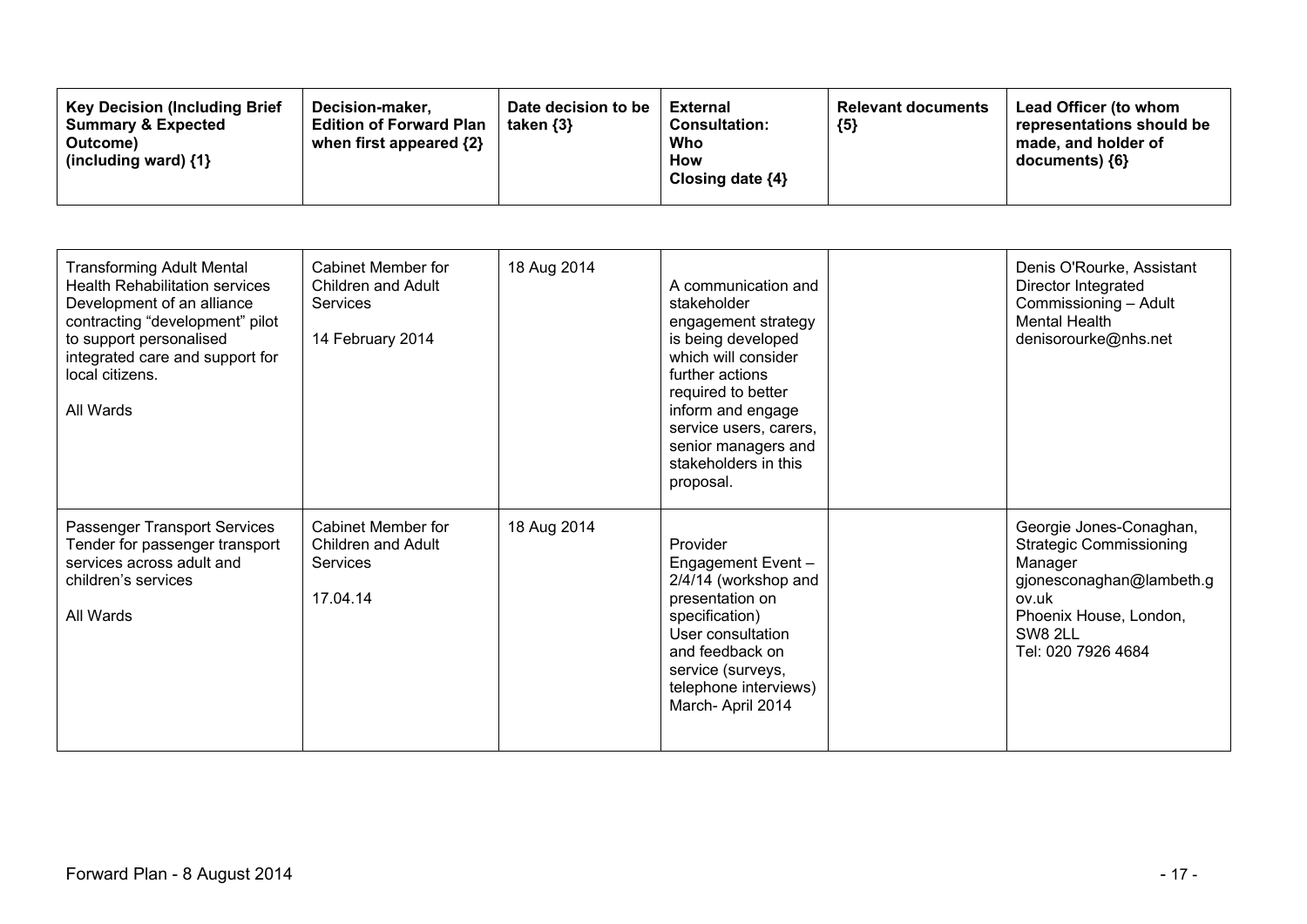| Mental Health Accommodation<br>and Community Support<br>contract.<br><b>Extension of the Mental Health</b><br>Accommodation and Community<br>Support contract.<br>All Wards                                              | Cabinet Member for<br>Health and Wellbeing<br>16.05.14               | 18 Aug 2014                                                              |                                                                                | Denis O'Rourke, Assistant<br>Director Integrated<br>Commissioning - Adult<br>Mental Health<br>denisorourke@nhs.net                                                                         |
|--------------------------------------------------------------------------------------------------------------------------------------------------------------------------------------------------------------------------|----------------------------------------------------------------------|--------------------------------------------------------------------------|--------------------------------------------------------------------------------|--------------------------------------------------------------------------------------------------------------------------------------------------------------------------------------------|
| Semi Independent Living for 16+<br>Provision<br>The contract is to be extended<br>to enable one single tender of<br>adults and childrens' services.<br>The extension will allow time to<br>prepare for a single pathway. | Cabinet Member for<br>Children and Adult<br>Services<br>13 June 2014 | 18 Aug 2014<br>Please select date of<br>when decision would<br>be taken. | A full consultation<br>process was<br>undertaken for the<br>original contract. | Linnette Taylor, Strategiv<br><b>Commissioning Officer</b><br>LTaylor5@lambeth.gov.uk<br>Children & Young People<br>Services, 205 Stockwell<br>Road,, London,, SW9 9SL<br>Tel: 02079265214 |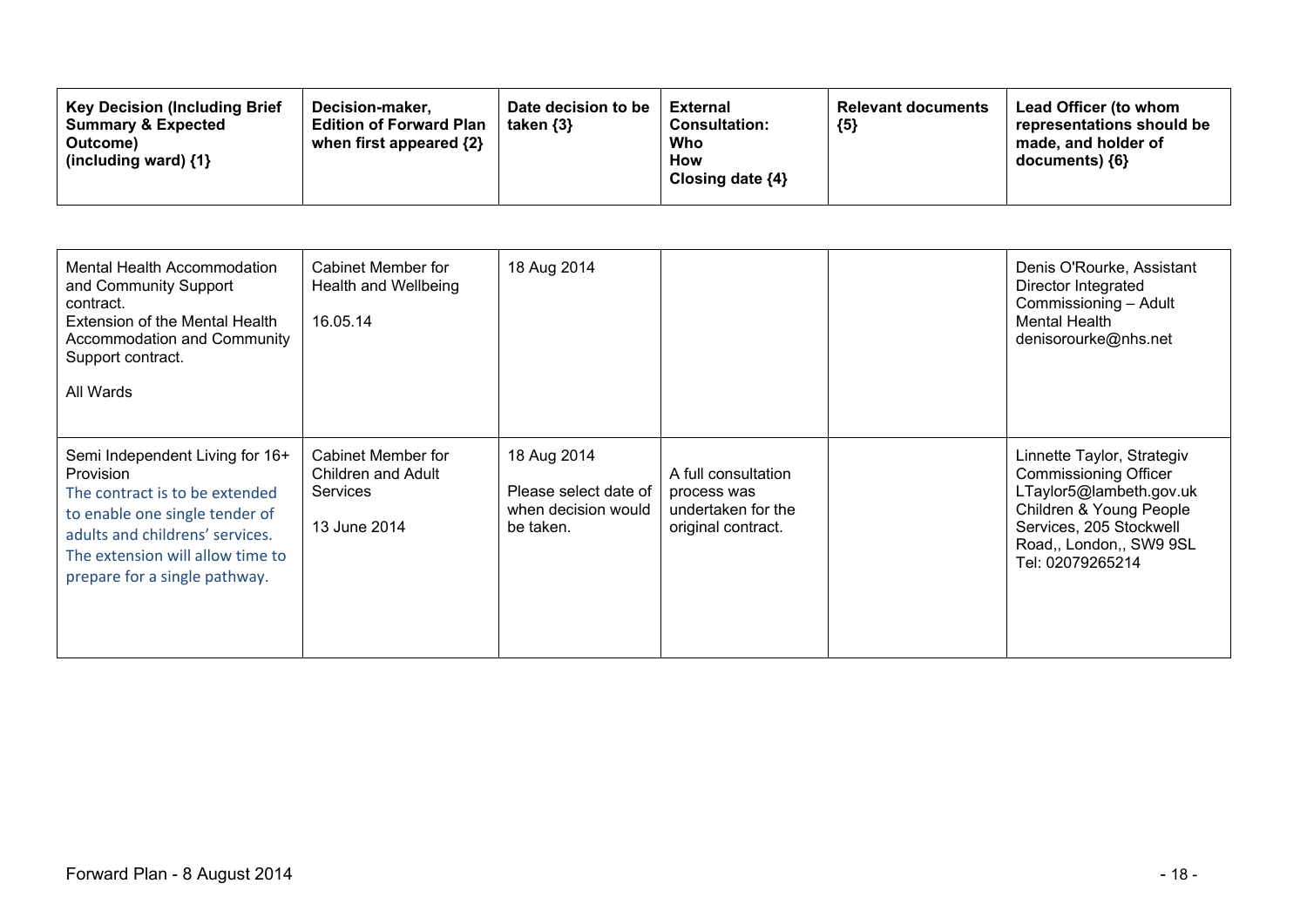| <b>Key Decision (Including Brief</b><br>Date decision to be<br>Decision-maker.<br><b>Summary &amp; Expected</b><br>taken $\{3\}$<br><b>Edition of Forward Plan</b><br>when first appeared $\{2\}$<br>Outcome)<br>(including ward) $\{1\}$ | External<br><b>Relevant documents</b><br>${5}$<br><b>Consultation:</b><br>Who<br>How<br>Closing date $\{4\}$ | <b>Lead Officer (to whom</b><br>representations should be<br>made, and holder of<br>documents) {6} |
|-------------------------------------------------------------------------------------------------------------------------------------------------------------------------------------------------------------------------------------------|--------------------------------------------------------------------------------------------------------------|----------------------------------------------------------------------------------------------------|
|-------------------------------------------------------------------------------------------------------------------------------------------------------------------------------------------------------------------------------------------|--------------------------------------------------------------------------------------------------------------|----------------------------------------------------------------------------------------------------|

# **Environment and Sustainability**

| Cabinet Member for<br>Annual s106 London Eye -<br>Environment and<br><b>Report 14/15</b><br>To agree the proposals for<br>Sustainability<br>disbursement of S106 funding<br>associated with the London Eye<br>4 July 2014<br>and administered by the Visitor<br>Management Group.<br>Bishop's; Prince's | 18 Aug 2014<br>Please select date of<br>when decision would<br>be taken. | Doug Perry, Head of<br><b>Environmental Services &amp;</b><br>Highways<br>dperry@lambeth.gov.uk<br>Service Team House, 185-<br>205 Shakespeare Road,<br>LONDON, SE24 0PZ<br>Tel: 020 7926 1255 |
|---------------------------------------------------------------------------------------------------------------------------------------------------------------------------------------------------------------------------------------------------------------------------------------------------------|--------------------------------------------------------------------------|------------------------------------------------------------------------------------------------------------------------------------------------------------------------------------------------|
|---------------------------------------------------------------------------------------------------------------------------------------------------------------------------------------------------------------------------------------------------------------------------------------------------------|--------------------------------------------------------------------------|------------------------------------------------------------------------------------------------------------------------------------------------------------------------------------------------|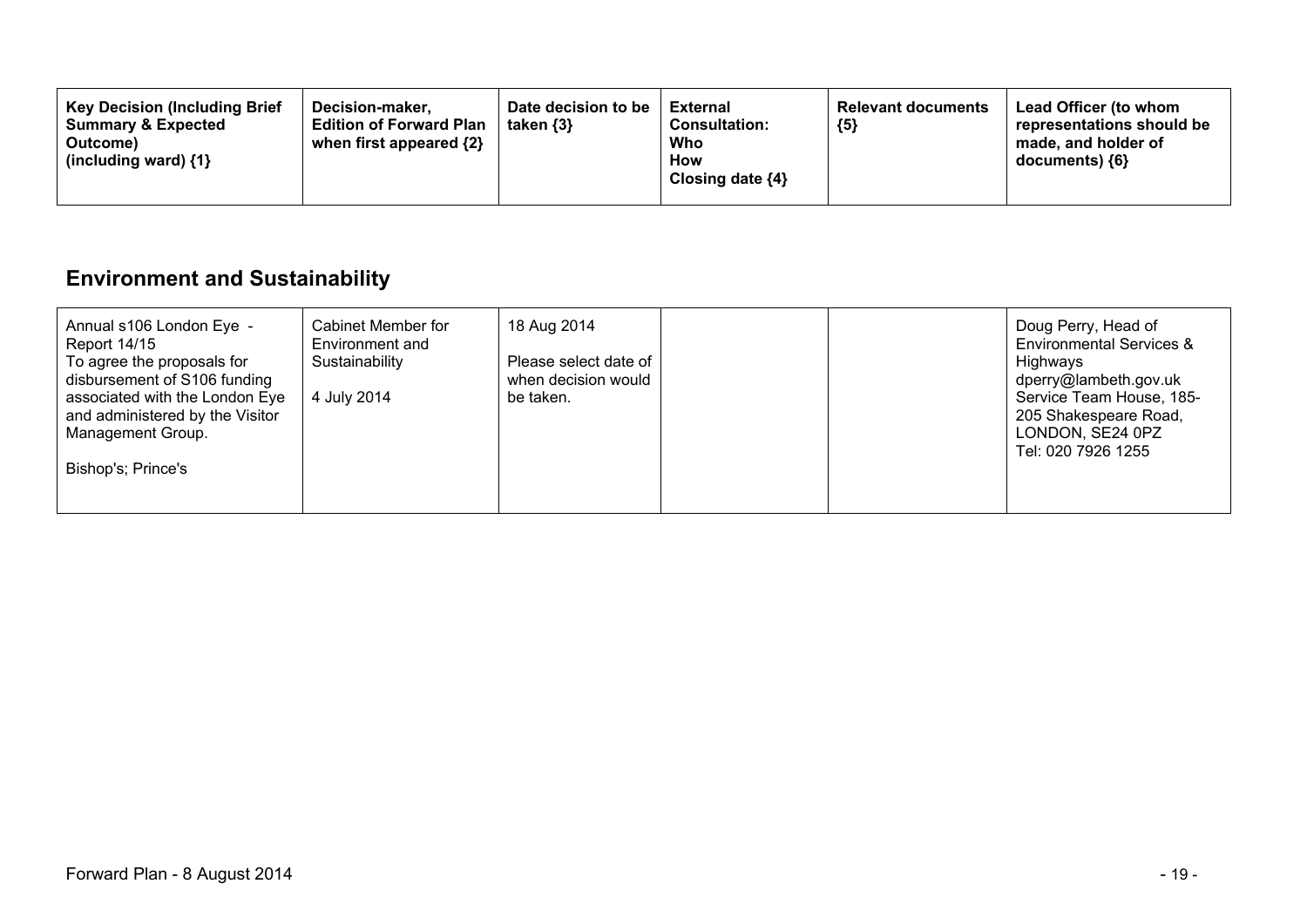| <b>Key Decision (Including Brief)</b><br>Date decision to be<br>Decision-maker.<br><b>Summary &amp; Expected</b><br><b>Edition of Forward Plan</b><br>taken $\{3\}$<br>when first appeared $\{2\}$<br>Outcome)<br>(including ward) $\{1\}$ | <b>External</b><br><b>Consultation:</b><br>Who<br><b>How</b><br>Closing date $\{4\}$ | <b>Relevant documents</b><br>${5}$ | Lead Officer (to whom<br>representations should be<br>made, and holder of<br>documents) ${6}$ |
|--------------------------------------------------------------------------------------------------------------------------------------------------------------------------------------------------------------------------------------------|--------------------------------------------------------------------------------------|------------------------------------|-----------------------------------------------------------------------------------------------|
|--------------------------------------------------------------------------------------------------------------------------------------------------------------------------------------------------------------------------------------------|--------------------------------------------------------------------------------------|------------------------------------|-----------------------------------------------------------------------------------------------|

| <b>Parking Enforcement Agents</b><br>Contract (Bailiffs)<br>The report seeks authority to<br>award contracts to 5<br>enforcement agencies who<br>ranked as the 5 highest scored<br>bidders, following a 2 staged<br>procurement process, which<br>comprised of a pre-qualification<br>and competitive tender exercise.<br>These contracts will be awarded<br>for 4 years with an option to<br>extend for up to a further 2<br>years. | Cabinet Member for<br>Environment and<br>Sustainability<br>1 August 2014 | 1 Sep 2014 | Ward councillors will<br>be consulted as part<br>of the overall<br>consultation process. | Adewale Adeneye<br>AAdeneye@lambeth.gov.uk |
|--------------------------------------------------------------------------------------------------------------------------------------------------------------------------------------------------------------------------------------------------------------------------------------------------------------------------------------------------------------------------------------------------------------------------------------|--------------------------------------------------------------------------|------------|------------------------------------------------------------------------------------------|--------------------------------------------|
| All Wards                                                                                                                                                                                                                                                                                                                                                                                                                            |                                                                          |            |                                                                                          |                                            |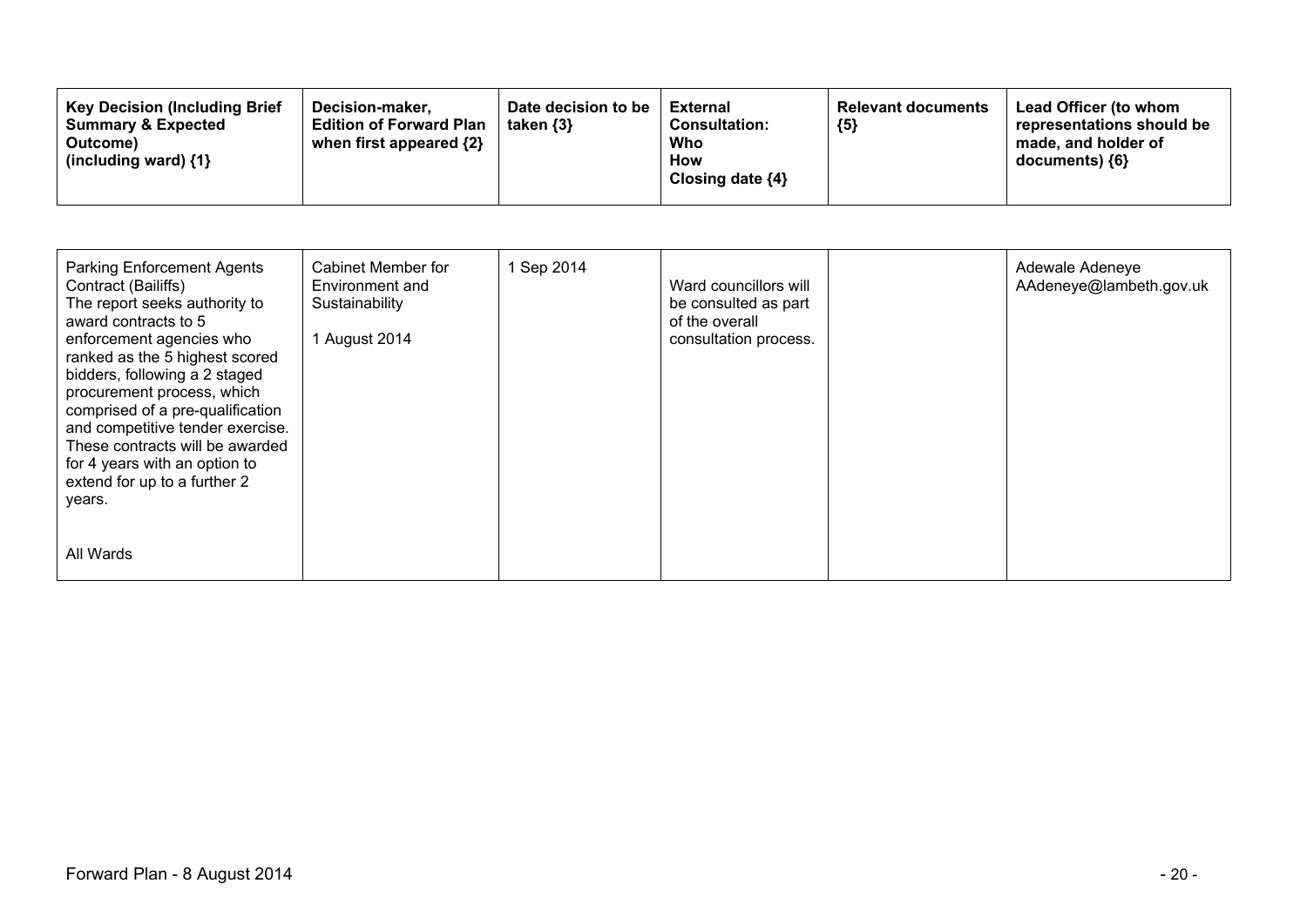| <b>Key Decision (Including Brief</b><br>Decision-maker.<br><b>Summary &amp; Expected</b><br><b>Edition of Forward Plan</b><br>when first appeared {2}<br>Outcome)<br>(including ward) $\{1\}$ | Date decision to be<br>taken $\{3\}$ | External<br><b>Consultation:</b><br>Who<br>How<br>Closing date $\{4\}$ | <b>Relevant documents</b><br>${5}$ | Lead Officer (to whom<br>representations should be<br>made, and holder of<br>$documents)$ {6} |
|-----------------------------------------------------------------------------------------------------------------------------------------------------------------------------------------------|--------------------------------------|------------------------------------------------------------------------|------------------------------------|-----------------------------------------------------------------------------------------------|
|-----------------------------------------------------------------------------------------------------------------------------------------------------------------------------------------------|--------------------------------------|------------------------------------------------------------------------|------------------------------------|-----------------------------------------------------------------------------------------------|

# **Health and Wellbeing**

| Transfer of 2013/14 funding from<br>NHS to Lambeth<br>Transfer of funding via s256 for<br>2013/14 from NHS England to<br>London Borough of Lambeth<br>All Wards | Cabinet Member for<br>Health and Wellbeing<br>7 February 2014 | 18 Aug 2014 | Engagement with<br>LINK/ HealthWatch<br>roundtables, CCG<br>engagement on<br>planning and the BIG<br>Lambeth Health<br>Debate, SLIC<br>Citizens' panel work<br>and Lambeth Living<br>Well Collaborative<br>co-productive work<br>on mental health.<br>This work is ongoing<br>and developing. |  |  |
|-----------------------------------------------------------------------------------------------------------------------------------------------------------------|---------------------------------------------------------------|-------------|-----------------------------------------------------------------------------------------------------------------------------------------------------------------------------------------------------------------------------------------------------------------------------------------------|--|--|
|-----------------------------------------------------------------------------------------------------------------------------------------------------------------|---------------------------------------------------------------|-------------|-----------------------------------------------------------------------------------------------------------------------------------------------------------------------------------------------------------------------------------------------------------------------------------------------|--|--|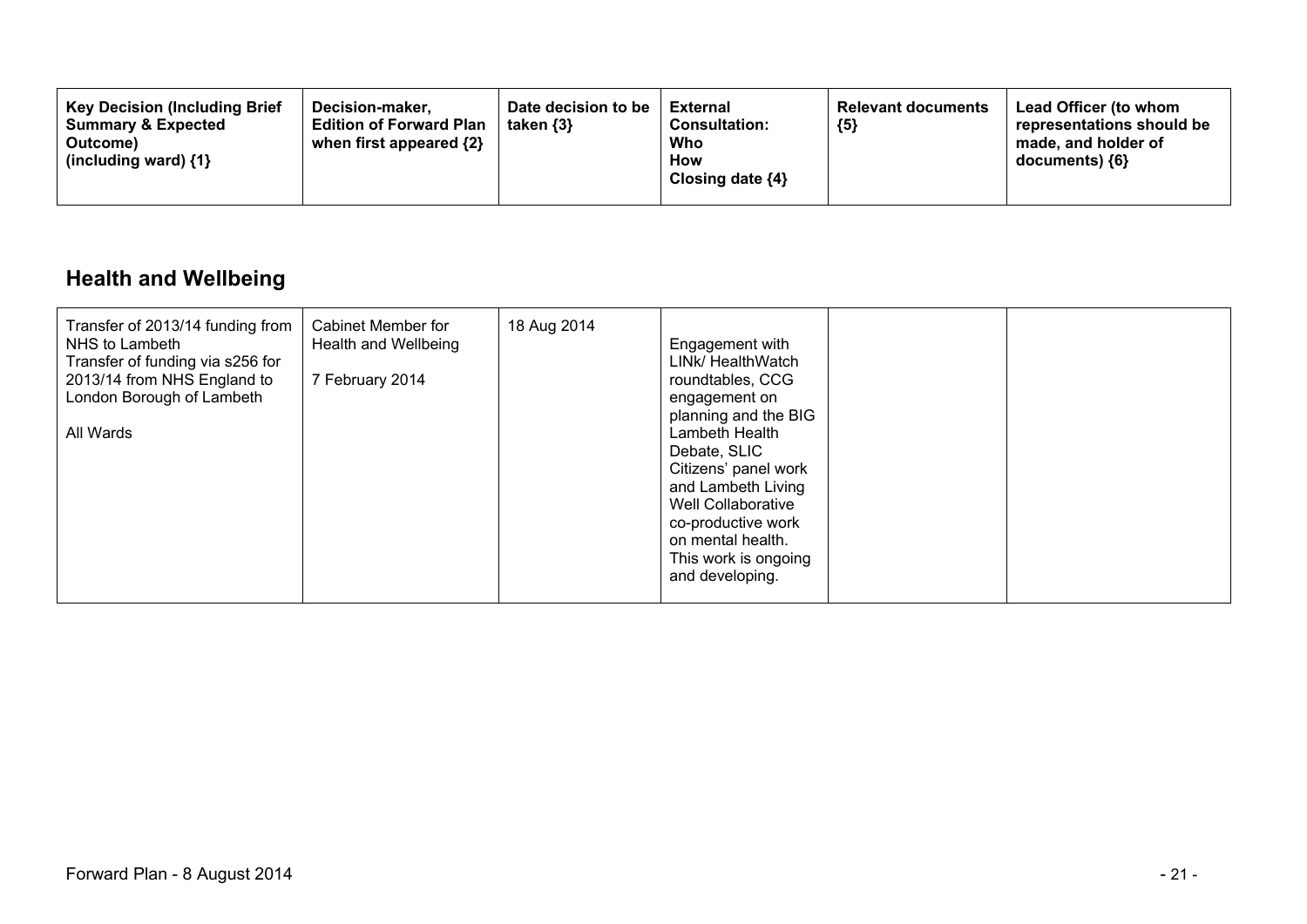| <b>Key Decision (Including Brief</b><br>Decision-maker.<br><b>Edition of Forward Plan</b><br><b>Summary &amp; Expected</b><br>when first appeared $\{2\}$<br>Outcome)<br>(including ward) $\{1\}$ | Date decision to be<br>taken $\{3\}$ | <b>External</b><br><b>Consultation:</b><br>Who<br>How<br>Closing date $\{4\}$ | <b>Relevant documents</b><br>${5}$ | Lead Officer (to whom<br>representations should be<br>made, and holder of<br>$documents)$ {6} |
|---------------------------------------------------------------------------------------------------------------------------------------------------------------------------------------------------|--------------------------------------|-------------------------------------------------------------------------------|------------------------------------|-----------------------------------------------------------------------------------------------|
|---------------------------------------------------------------------------------------------------------------------------------------------------------------------------------------------------|--------------------------------------|-------------------------------------------------------------------------------|------------------------------------|-----------------------------------------------------------------------------------------------|

| <b>Better Care Fund</b><br>To finalise and agree the<br>approach to developing the<br>Better Care Fund for Lambeth<br>for 2014-16<br>All Wards             | Cabinet Member for<br>Health and Wellbeing<br>7 February 2014   | 18 Aug 2014 | Engagement with<br>LINK/ HealthWatch<br>roundtables, CCG<br>engagement on<br>planning and the BIG<br>Lambeth Health<br>Debate, SLIC<br>Citizens' panel work<br>and Lambeth Living<br>Well Collaborative<br>co-productive work<br>on mental health.<br>This work is ongoing<br>and developing. | Moira McGrath, Director of<br>Integrated Commissioning<br>moira.mcgrath@nhs.net                                                           |
|------------------------------------------------------------------------------------------------------------------------------------------------------------|-----------------------------------------------------------------|-------------|-----------------------------------------------------------------------------------------------------------------------------------------------------------------------------------------------------------------------------------------------------------------------------------------------|-------------------------------------------------------------------------------------------------------------------------------------------|
| Provision of Community<br>Equipment for Health & Social<br>Care<br>To vary the current contract for<br>the provison of community<br>equipment<br>All Wards | <b>Cabinet Member for</b><br>Health and Wellbeing<br>9 May 2014 | 18 Aug 2014 |                                                                                                                                                                                                                                                                                               | David Worrall, Senior<br>Commissioning Manager,<br>Health and Wellbeing<br>dworrall@lambeth.gov.uk<br>Phoenix House<br>Tel: 020 7926 9978 |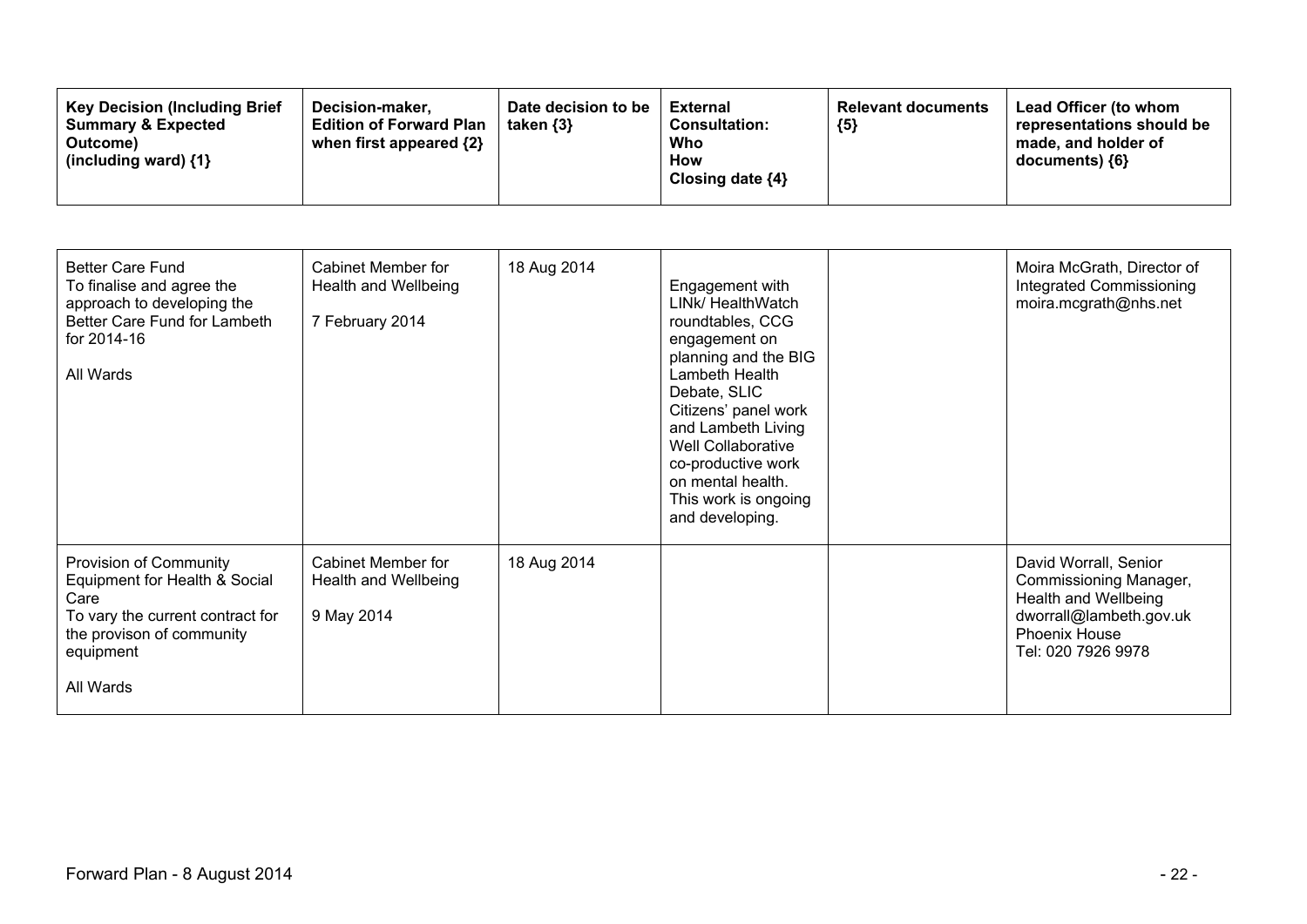| <b>Key Decision (Including Brief)</b><br>Decision-maker,<br><b>Summary &amp; Expected</b><br><b>Edition of Forward Plan</b><br>when first appeared {2}<br>Outcome)<br>(including ward) $\{1\}$ | Date decision to be<br>taken $\{3\}$ | <b>External</b><br><b>Consultation:</b><br>Who<br>How<br>Closing date $\{4\}$ | <b>Relevant documents</b><br>${5}$ | <b>Lead Officer (to whom</b><br>representations should be<br>made, and holder of<br>documents) ${6}$ |
|------------------------------------------------------------------------------------------------------------------------------------------------------------------------------------------------|--------------------------------------|-------------------------------------------------------------------------------|------------------------------------|------------------------------------------------------------------------------------------------------|
|------------------------------------------------------------------------------------------------------------------------------------------------------------------------------------------------|--------------------------------------|-------------------------------------------------------------------------------|------------------------------------|------------------------------------------------------------------------------------------------------|

| <b>Community Support Services</b><br>The provision of Community<br>Support Services for adult,<br>children and continuing health<br>care clients.<br>All Wards | Cabinet Member for<br>Health and Wellbeing<br>30 May 2014 | 18 Aug 2014 | The community<br>support service was<br>extensively consulted<br>on with service users,<br>carers, care<br>management and<br>relevant<br>stakeholders.<br>Workshops were held<br>with service users,<br>carers and care<br>managers to<br>establish the method<br>statement questions. |  | Georgie Jones-Conaghan,<br><b>Strategic Commissioning</b><br>Manager<br>gjonesconaghan@lambeth.g<br>ov.uk<br>Phoenix House, London,<br>SW8 2LL<br>Tel: 020 7926 4684 |
|----------------------------------------------------------------------------------------------------------------------------------------------------------------|-----------------------------------------------------------|-------------|----------------------------------------------------------------------------------------------------------------------------------------------------------------------------------------------------------------------------------------------------------------------------------------|--|----------------------------------------------------------------------------------------------------------------------------------------------------------------------|
|----------------------------------------------------------------------------------------------------------------------------------------------------------------|-----------------------------------------------------------|-------------|----------------------------------------------------------------------------------------------------------------------------------------------------------------------------------------------------------------------------------------------------------------------------------------|--|----------------------------------------------------------------------------------------------------------------------------------------------------------------------|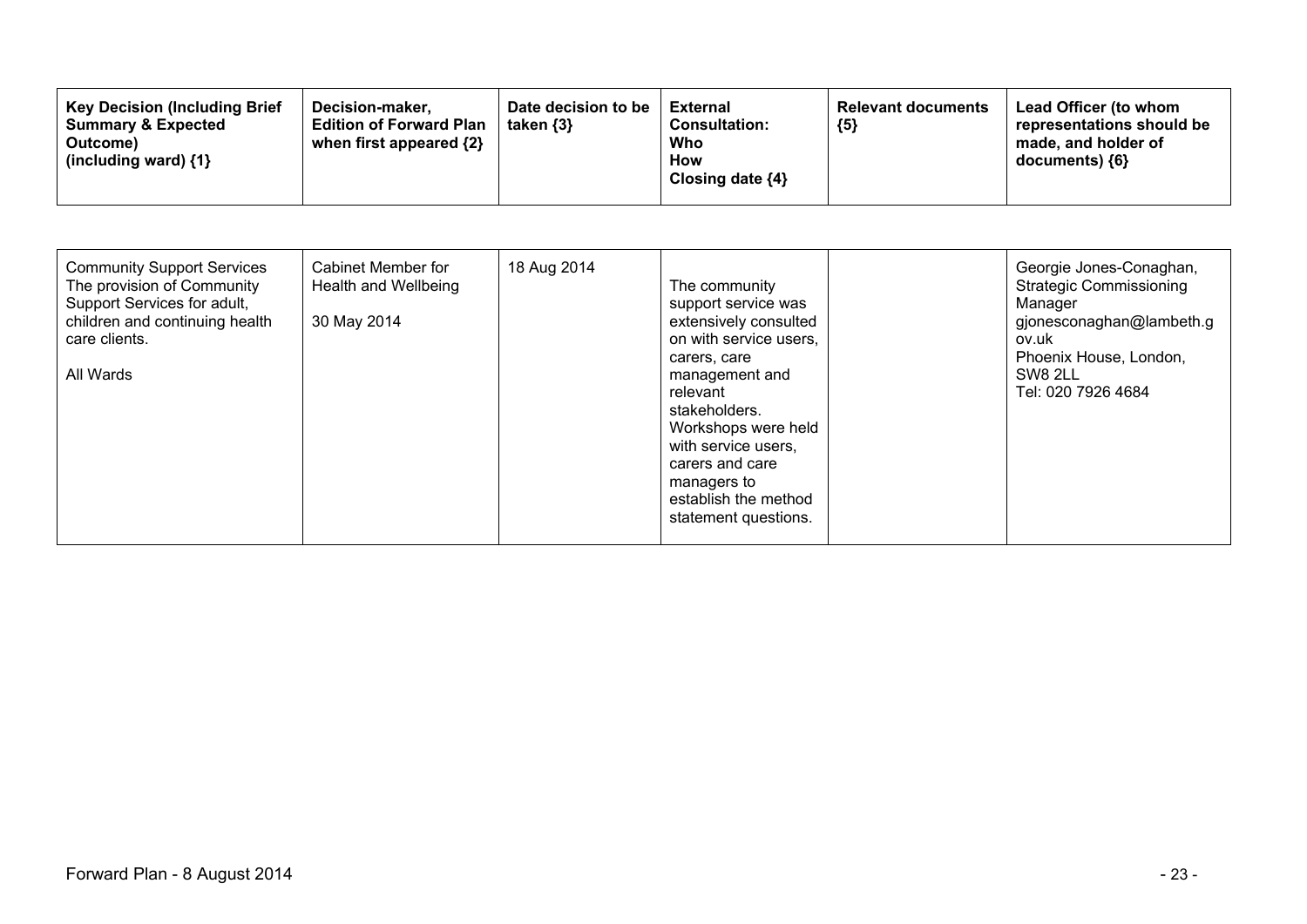| <b>Key Decision (Including Brief</b><br>Decision-maker,<br><b>Summary &amp; Expected</b><br><b>Edition of Forward Plan</b><br>when first appeared {2}<br>Outcome)<br>(including ward) $\{1\}$ | Date decision to be<br>taken $\{3\}$ | External<br><b>Consultation:</b><br>Who<br>How<br>Closing date $\{4\}$ | <b>Relevant documents</b><br>${5}$ | Lead Officer (to whom<br>representations should be<br>made, and holder of<br>documents) {6} |
|-----------------------------------------------------------------------------------------------------------------------------------------------------------------------------------------------|--------------------------------------|------------------------------------------------------------------------|------------------------------------|---------------------------------------------------------------------------------------------|
|-----------------------------------------------------------------------------------------------------------------------------------------------------------------------------------------------|--------------------------------------|------------------------------------------------------------------------|------------------------------------|---------------------------------------------------------------------------------------------|

| Extension to pilot level 3<br>specialist weight management<br>service for children<br>Decision to extend the above<br>contract for 2 years. This<br>contract is part of a healthy<br>weight programme that was set<br>up as a pilot following a tender<br>that was carried out in 2011. The<br>pilot will be evaluated over the<br>next year and a tender will be<br>carried out again in 2016 (for the<br>full healthy weight programme)<br>following analysis of the findings<br>from the evaluation. | Cabinet Member for<br>Health and Wellbeing<br>13 june 2014 | 18 Aug 2014 | Qualitative data is<br>being captured<br>through the<br>evaluation.<br>Programme<br>participants provide<br>feedback following<br>their involvement.<br>Relevant<br>professionals and<br>stakeholders will be<br>consulted during the<br>evaluation and during<br>the tender process<br>which will be carried<br>out in 2016. |  | <b>Candice Clark</b><br>candiceclark@nhs.net |
|---------------------------------------------------------------------------------------------------------------------------------------------------------------------------------------------------------------------------------------------------------------------------------------------------------------------------------------------------------------------------------------------------------------------------------------------------------------------------------------------------------|------------------------------------------------------------|-------------|-------------------------------------------------------------------------------------------------------------------------------------------------------------------------------------------------------------------------------------------------------------------------------------------------------------------------------|--|----------------------------------------------|
|---------------------------------------------------------------------------------------------------------------------------------------------------------------------------------------------------------------------------------------------------------------------------------------------------------------------------------------------------------------------------------------------------------------------------------------------------------------------------------------------------------|------------------------------------------------------------|-------------|-------------------------------------------------------------------------------------------------------------------------------------------------------------------------------------------------------------------------------------------------------------------------------------------------------------------------------|--|----------------------------------------------|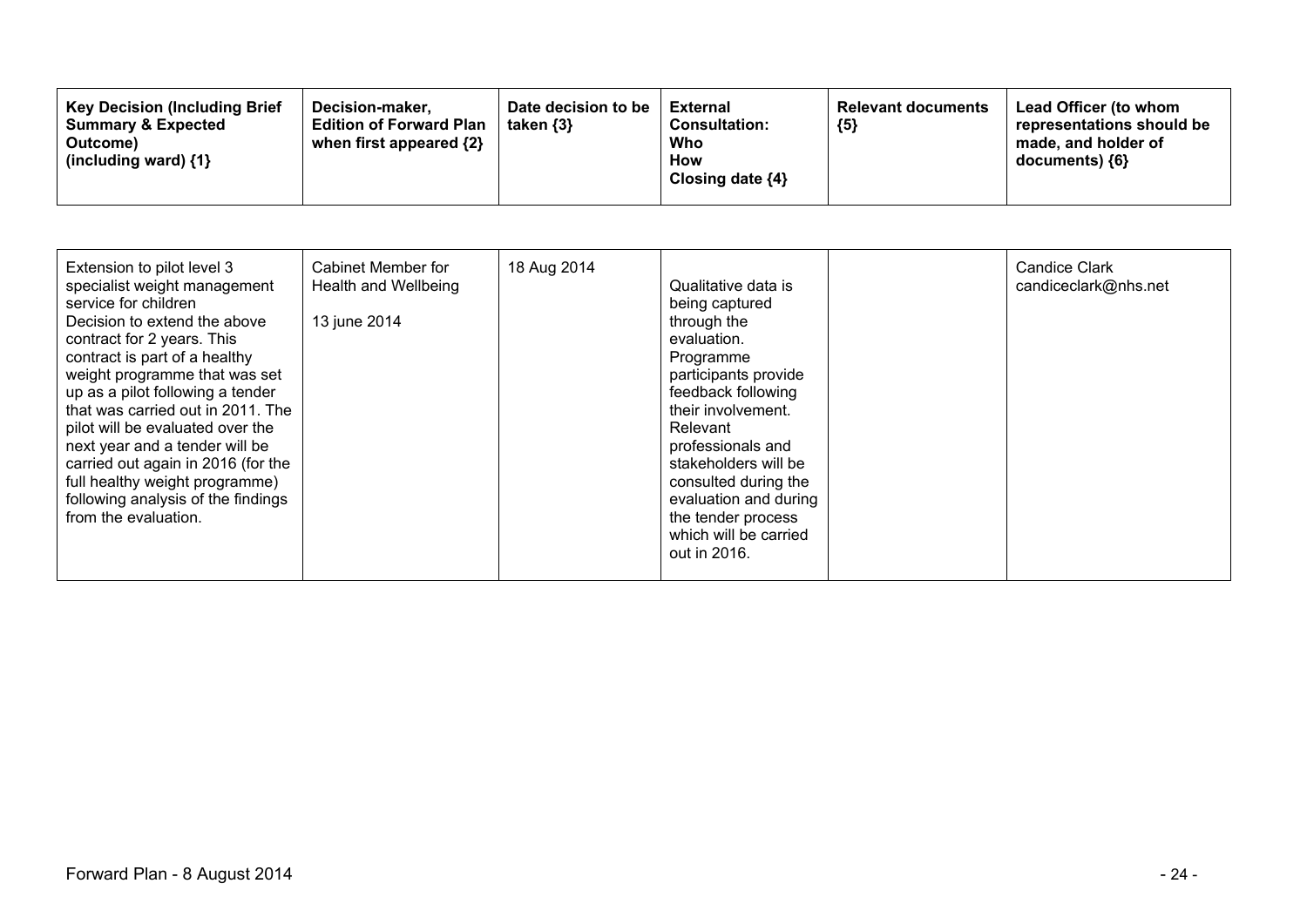| 18 Aug 2014<br>London HIV Prevention<br>Cabinet Member for<br>Health and Wellbeing<br>Programme<br>The tendering and award of<br>contracts for this London-wide<br>4 July 2014<br>be taken.<br>programme (hosted,<br>commissioned and managed by<br>Lambeth) for HIV prevention.<br>The services comprise outreach,<br>condom distribution and media<br>campaigns.<br>All Wards | Paul Steinberg, Senior<br><b>Strategic Commissioning</b><br>Engagement with<br>London Directors of<br>Please select date of<br>Manager<br>when decision would<br>PSteinberg@lambeth.gov.uk<br>Public Health via the<br><b>LHPP Steering</b><br>Tel: 020 7926 0480<br>Group, London<br>Sexual Health Group<br>and London Councils'<br>Leaders Committee.<br>Planning and<br>development of this<br>work is ongoing as<br>the tender process<br>proceeds. |
|---------------------------------------------------------------------------------------------------------------------------------------------------------------------------------------------------------------------------------------------------------------------------------------------------------------------------------------------------------------------------------|---------------------------------------------------------------------------------------------------------------------------------------------------------------------------------------------------------------------------------------------------------------------------------------------------------------------------------------------------------------------------------------------------------------------------------------------------------|
|---------------------------------------------------------------------------------------------------------------------------------------------------------------------------------------------------------------------------------------------------------------------------------------------------------------------------------------------------------------------------------|---------------------------------------------------------------------------------------------------------------------------------------------------------------------------------------------------------------------------------------------------------------------------------------------------------------------------------------------------------------------------------------------------------------------------------------------------------|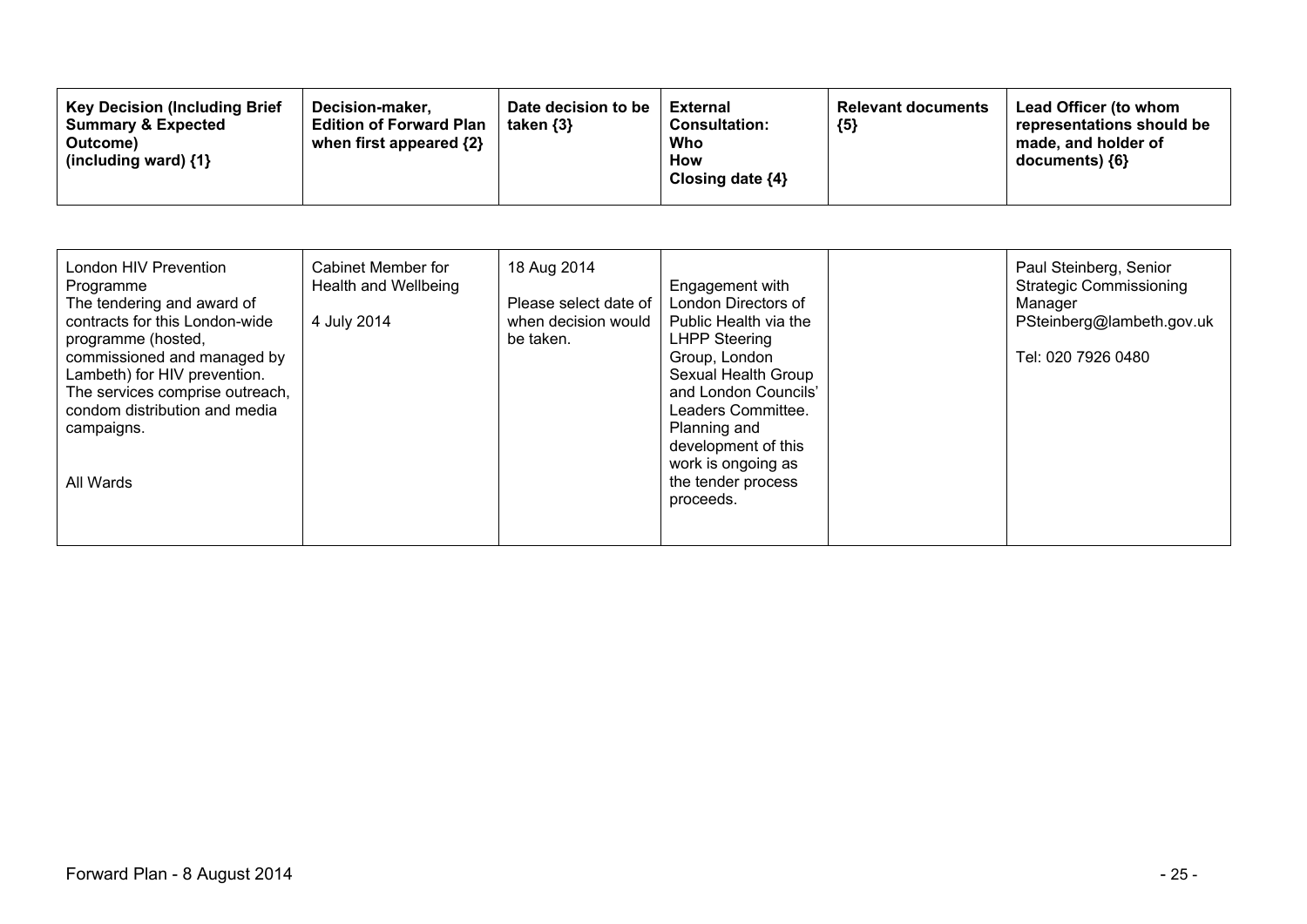| <b>Key Decision (Including Brief</b><br>Decision-maker.<br><b>Summary &amp; Expected</b><br><b>Edition of Forward Plan</b><br>when first appeared $\{2\}$<br>Outcome)<br>(including ward) $\{1\}$ | Date decision to be<br>taken {3} | <b>External</b><br><b>Consultation:</b><br>Who<br>How<br>Closing date $\{4\}$ | <b>Relevant documents</b><br>${5}$ | <b>Lead Officer (to whom</b><br>representations should be<br>made, and holder of<br>documents) ${6}$ |
|---------------------------------------------------------------------------------------------------------------------------------------------------------------------------------------------------|----------------------------------|-------------------------------------------------------------------------------|------------------------------------|------------------------------------------------------------------------------------------------------|
|---------------------------------------------------------------------------------------------------------------------------------------------------------------------------------------------------|----------------------------------|-------------------------------------------------------------------------------|------------------------------------|------------------------------------------------------------------------------------------------------|

| Shared Lives scheme<br>In December 2013, approval was<br>given to the waiver of section 8.0<br>(Purchasing Rules) of the<br><b>Contract Standing Orders in</b><br>order to extend the Shared Lives<br>scheme with Lambeth Mencap<br>for a further period of 12 months<br>for the period 1 January 2014 to<br>31 December 2014.<br>During the extension period it<br>was proposed to:<br>a) Expand the Shared Lives<br>Scheme to all client groups by<br>participating in the Cabinet<br>Office Trailblazer Scheme, for<br>the use of Social Impact Bond.<br>b) Enter into direct negotiation<br>with Social Finance to develop a<br>social investment mechanism to<br>expand the Shared Lives<br>scheme through a competitive<br>selection process. | <b>Cabinet Member for</b><br>Health and Wellbeing<br>4 July 2014 | 18 Aug 2014<br>Please select date of<br>when decision would<br>be taken. |  | Laval Lebon, Senior Strategic<br><b>Commissioning Manager</b><br>LLebon2@lambeth.gov.uk<br>Phoenix House<br>Tel: 020 7926 4654 |
|-----------------------------------------------------------------------------------------------------------------------------------------------------------------------------------------------------------------------------------------------------------------------------------------------------------------------------------------------------------------------------------------------------------------------------------------------------------------------------------------------------------------------------------------------------------------------------------------------------------------------------------------------------------------------------------------------------------------------------------------------------|------------------------------------------------------------------|--------------------------------------------------------------------------|--|--------------------------------------------------------------------------------------------------------------------------------|
| Lambeth appointed Social<br>Finance to support the<br>development of this contract<br>model in Lambeth and to identify<br>a viable Shared Lives provider<br>for the delivery of Shared Lives<br>care in Lambeth, to be supported<br>with social investment. In<br>selecting the Shared Lives<br>provider, Social Finance has<br>EnodranankleRlamrun8aAfaiguastd2014<br>transparent selection process                                                                                                                                                                                                                                                                                                                                                |                                                                  |                                                                          |  | $-26-$                                                                                                                         |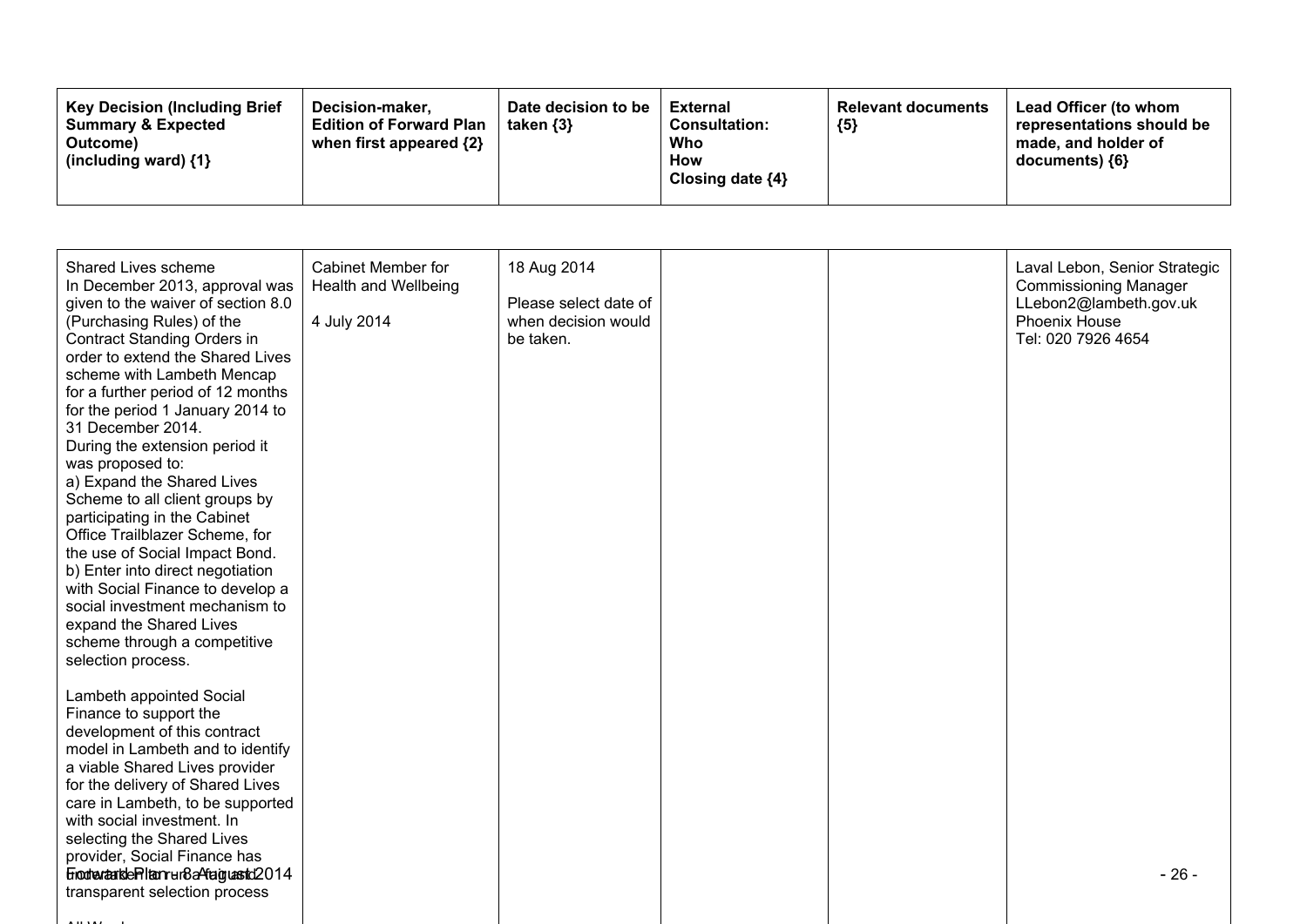| Supported housing for people<br>with mental health needs<br>requiring 24-hour support<br>18-month contract extension to<br>start 1 October 2014 and run<br>until 31 March 2016. This Social<br>Inclusion (SP) service will be<br>provided by Riverside English<br>Churches.<br>Ferndale                                      | <b>Cabinet Member for</b><br>Health and Wellbeing<br>18 July 2014 | 18 Aug 2014 |  | Karen Clarke<br>KClarke1@lambeth.gov.uk        |
|------------------------------------------------------------------------------------------------------------------------------------------------------------------------------------------------------------------------------------------------------------------------------------------------------------------------------|-------------------------------------------------------------------|-------------|--|------------------------------------------------|
| Medium-level supported housing<br>for people with mental health<br>needs<br>18-month contract extension to<br>start 1 October 2014 and run<br>until 31 March 2016. This Social<br>Inclusion (SP) service will be<br>provided by Certitude (Southside<br>Partnership).<br>Brixton Hill; Ferndale; Streatham<br>Wells; Vassall | <b>Cabinet Member for</b><br>Health and Wellbeing<br>18 July 2014 | 18 Aug 2014 |  | <b>Karen Clarke</b><br>KClarke1@lambeth.gov.uk |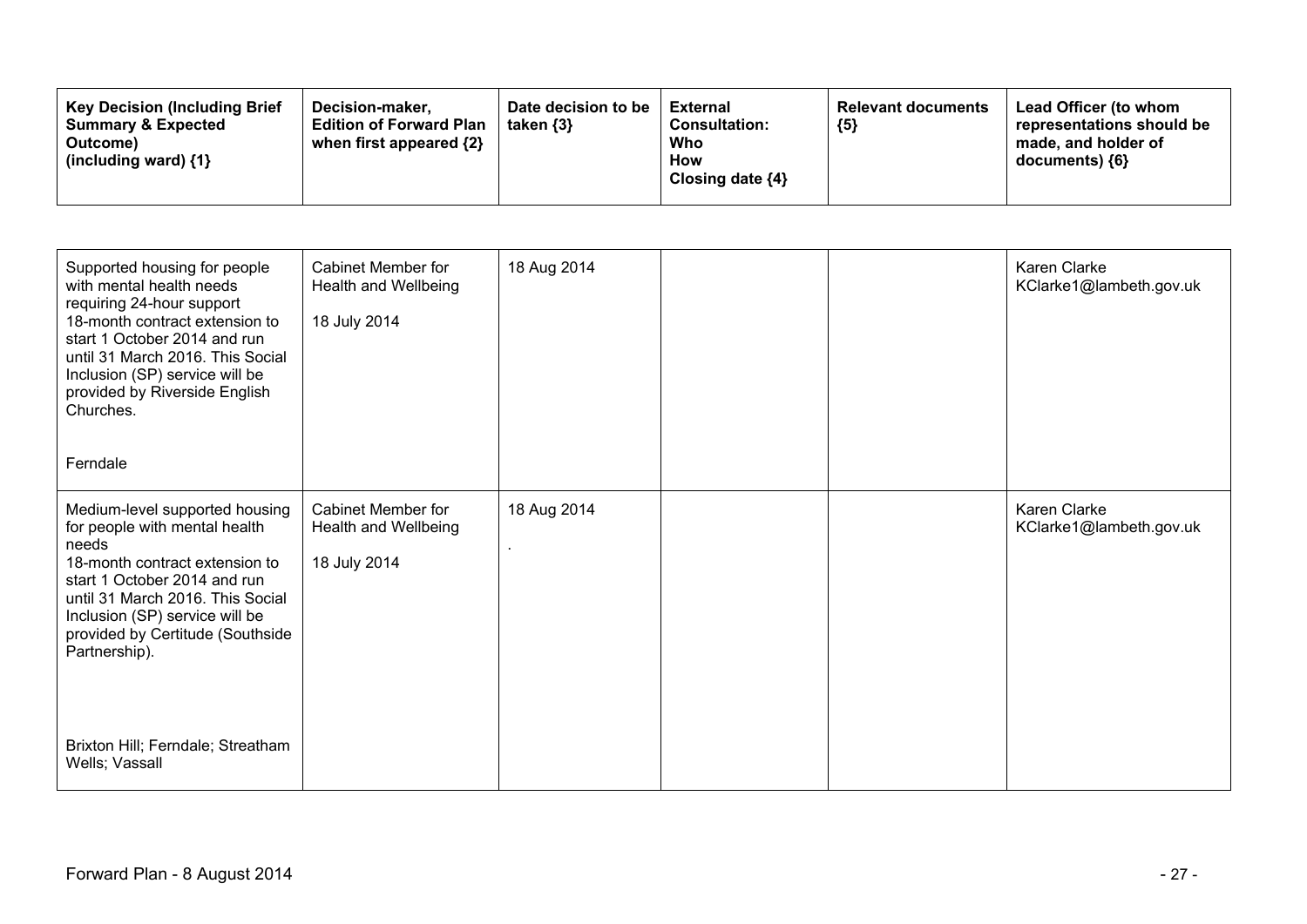| <b>Key Decision (Including Brief</b><br>Decision-maker.<br><b>Summary &amp; Expected</b><br><b>Edition of Forward Plan</b><br>when first appeared {2}<br>Outcome)<br>(including ward) {1} | Date decision to be<br>taken $\{3\}$ | <b>External</b><br><b>Consultation:</b><br>Who<br>How<br>Closing date $\{4\}$ | <b>Relevant documents</b><br>${5}$ | <b>Lead Officer (to whom</b><br>representations should be<br>made, and holder of<br>documents) {6} |
|-------------------------------------------------------------------------------------------------------------------------------------------------------------------------------------------|--------------------------------------|-------------------------------------------------------------------------------|------------------------------------|----------------------------------------------------------------------------------------------------|
|-------------------------------------------------------------------------------------------------------------------------------------------------------------------------------------------|--------------------------------------|-------------------------------------------------------------------------------|------------------------------------|----------------------------------------------------------------------------------------------------|

# **Housing**

| Disposal of land to Pocket to<br>develop low cost housing<br>The GLA has agreed to fund a<br>low cost home ownership<br>programme to be delivered by<br>Pocket in Lambeth. The initial<br>sites and terms for disposal are<br>proposed for approval, subject to<br>consultation and planning<br>permission.<br>Bishops, Streatham Wells and<br>Vassall<br>Bishop's; Ferndale; Streatham | Cabinet Member for<br>Housing<br>26 April 2013   | 18 Aug 2014 | We will consult with<br>local ward members.<br>resident groups and<br>stakeholders for each<br>site proposed for<br>development. We will<br>do this at throughout<br>the design<br>development<br>process, prior to<br>making planning<br>applications. | Mayor's Covenant<br>Prospectus<br>Mayor's Covenant<br>Prospectus<br>Disposal of land to<br>Pocket to develop low<br>cost housing | Lesley Johnson, Interim<br><b>Housing Regeneration</b><br>Manager<br>Ljohnson3@lambeth.gov.uk<br>Hambrook House<br>Tel: 020 7926 3765 |
|-----------------------------------------------------------------------------------------------------------------------------------------------------------------------------------------------------------------------------------------------------------------------------------------------------------------------------------------------------------------------------------------|--------------------------------------------------|-------------|---------------------------------------------------------------------------------------------------------------------------------------------------------------------------------------------------------------------------------------------------------|----------------------------------------------------------------------------------------------------------------------------------|---------------------------------------------------------------------------------------------------------------------------------------|
| Wells                                                                                                                                                                                                                                                                                                                                                                                   |                                                  |             |                                                                                                                                                                                                                                                         |                                                                                                                                  |                                                                                                                                       |
| Approval of Lollard Street<br>Development Agreement for<br>provision of new homes and<br>nursery school<br>The General Exception<br>procedure is likely to be followed<br>Bishop's; Prince's                                                                                                                                                                                            | Cabinet Member for<br>Housing<br>11 October 2013 | 18 Aug 2014 | Princes and Bishops<br><b>Ward Members</b>                                                                                                                                                                                                              | Resolution to grant<br>planning permission for<br><b>Shell Centre</b><br>development                                             | Lesley Johnson, Interim<br><b>Housing Regeneration</b><br>Manager<br>Ljohnson3@lambeth.gov.uk<br>Hambrook House<br>Tel: 020 7926 3765 |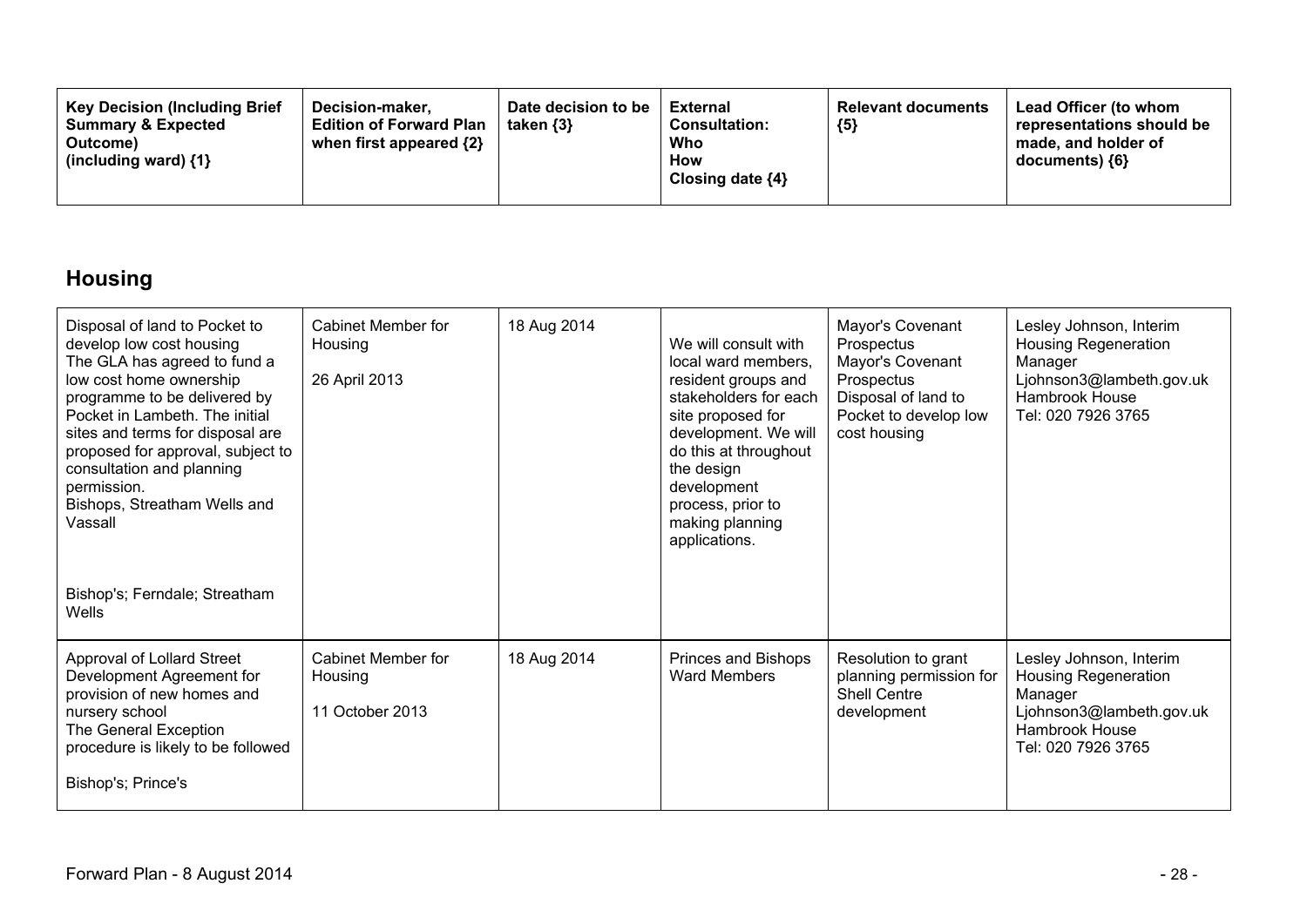| <b>Key Decision (Including Brief)</b><br>Decision-maker.<br><b>Summary &amp; Expected</b><br><b>Edition of Forward Plan</b><br>when first appeared {2}<br>Outcome)<br>(including ward) $\{1\}$ | Date decision to be<br>taken $\{3\}$ | External<br><b>Consultation:</b><br>Who<br>How<br>Closing date ${4}$ | <b>Relevant documents</b><br>${5}$ | Lead Officer (to whom<br>representations should be<br>made, and holder of<br>$documents)$ {6} |
|------------------------------------------------------------------------------------------------------------------------------------------------------------------------------------------------|--------------------------------------|----------------------------------------------------------------------|------------------------------------|-----------------------------------------------------------------------------------------------|
|------------------------------------------------------------------------------------------------------------------------------------------------------------------------------------------------|--------------------------------------|----------------------------------------------------------------------|------------------------------------|-----------------------------------------------------------------------------------------------|

| Development Options Appraisal -<br><b>Fenwick Estate</b><br>To approve the opportunity sites<br>in Fenwick estate as the location<br>for offsite affordable housing<br>provision by Sainsbury/TfL<br>Larkhall                                                                            | Cabinet Member for<br>Housing<br>2 May 2014   | 18 Aug 2014                                                              | Local residents and<br>ward councillors<br>Resident participation<br>in the project will be<br>designed in close<br>liaison with the TRA.<br>A communications<br>plan will be<br>developed by the<br>project team<br>involving drop in,<br>newsletters, events<br>etc to engage with<br>residents and<br>coproduce a project<br>plan. | Lesley Johnson, Interim<br><b>Housing Regeneration</b><br>Manager<br>Ljohnson3@lambeth.gov.uk<br>Hambrook House<br>Tel: 020 7926 3765         |
|------------------------------------------------------------------------------------------------------------------------------------------------------------------------------------------------------------------------------------------------------------------------------------------|-----------------------------------------------|--------------------------------------------------------------------------|---------------------------------------------------------------------------------------------------------------------------------------------------------------------------------------------------------------------------------------------------------------------------------------------------------------------------------------|-----------------------------------------------------------------------------------------------------------------------------------------------|
| Proposal to Appoint Mears Ltd<br>(Interim) for South Area-Waiver<br>An urgent waiver report has<br>been prepared recommending<br>Mears Ltd to take over delivery<br>of repairs and voids works in the<br>south as an interim arrangement<br>only for a period of 18 months.<br>All Wards | Cabinet Member for<br>Housing<br>20 June 2014 | 18 Aug 2014<br>Please select date of<br>when decision would<br>be taken. | High-level meetings<br>with Cabinet<br>Member/ LL Board/<br>Contractor                                                                                                                                                                                                                                                                | Ola Akinfe, Director of<br><b>Property Services</b><br>OAkinfe@lambethliving.org.u<br>Lambeth Living, Hambrook<br>House<br>Tel: 0207 926 3427 |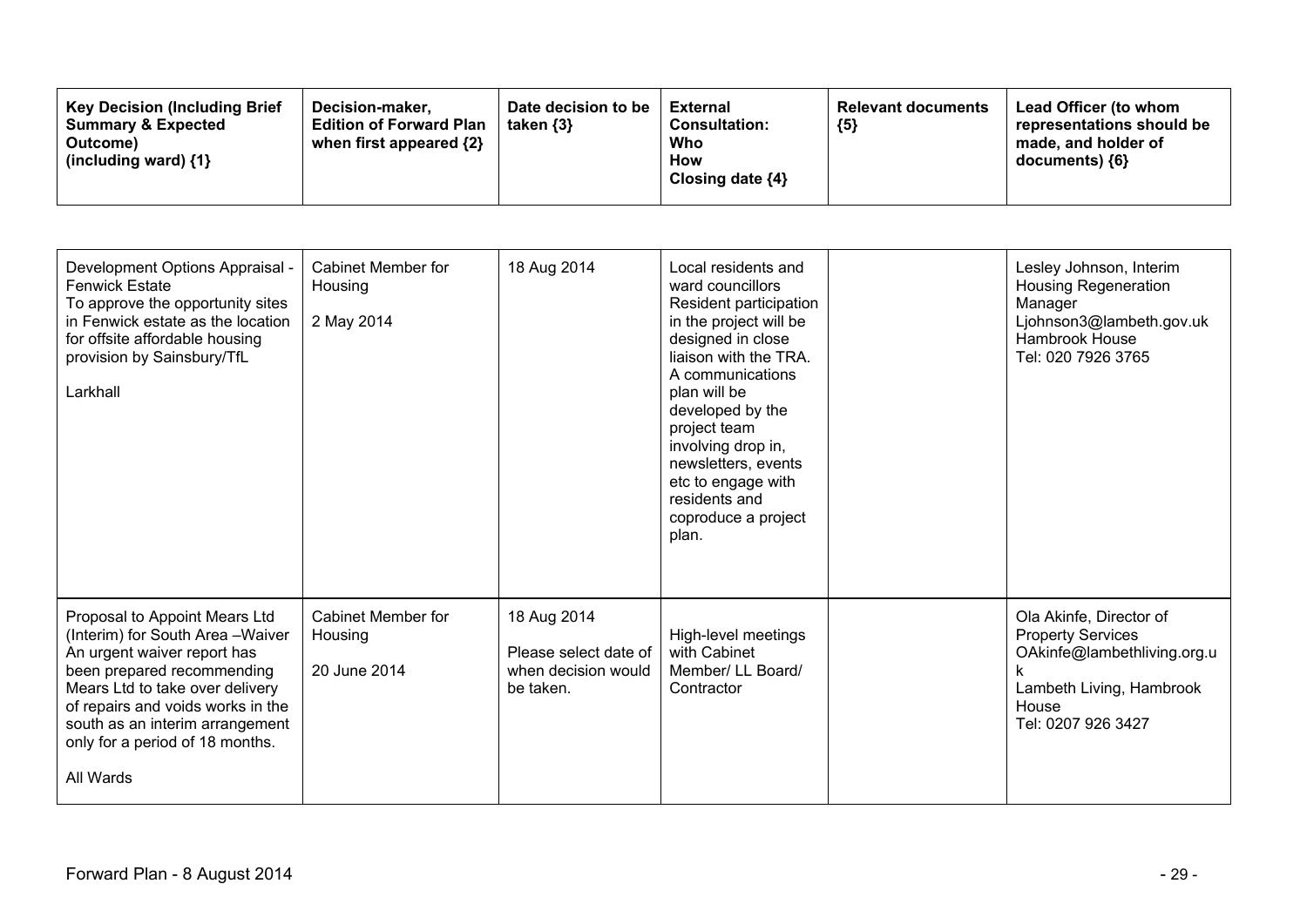| <b>Key Decision (Including Brief)</b><br>Decision-maker,<br><b>Summary &amp; Expected</b><br><b>Edition of Forward Plan</b><br>when first appeared {2}<br>Outcome)<br>(including ward) $\{1\}$ | Date decision to be<br>taken $\{3\}$ | <b>External</b><br><b>Consultation:</b><br>Who<br>How<br>Closing date $\{4\}$ | <b>Relevant documents</b><br>${5}$ | Lead Officer (to whom<br>representations should be<br>made, and holder of<br>$documents)$ {6} |
|------------------------------------------------------------------------------------------------------------------------------------------------------------------------------------------------|--------------------------------------|-------------------------------------------------------------------------------|------------------------------------|-----------------------------------------------------------------------------------------------|
|------------------------------------------------------------------------------------------------------------------------------------------------------------------------------------------------|--------------------------------------|-------------------------------------------------------------------------------|------------------------------------|-----------------------------------------------------------------------------------------------|

| Tender Approval for CDM-C<br>Services through Lewisham<br>Framework (Lot 12)<br>Lambeth Living delivers CDM-C<br>Services as part of the Arm's<br>Length Management<br>Organisation (ALMO)<br>management agreement to<br>provide sufficiency of skills,<br>resources and expertise to<br>undertake to particular stock on<br>a responsive basis. Approval is<br>sought to award the contract for<br>CDM-C Services across the<br>borough for a proposed three<br>year programme.<br>All Wards | Cabinet Member for<br>Housing<br>04.07.14 | 18 Aug 2014 | Utilising an already<br>established<br>framework via<br>Lewisham enables<br>Lambeth to meet its<br>statutory<br>requirements for<br>health and safety<br>related works, as well<br>as the option to<br>accessing other<br>Construction related<br>professional services<br>as and when it's<br>required for LHS<br>prioritised works. |  | Abigail Acosta, Strategic<br><b>Contract Management</b><br><b>Procurement Officer</b><br>AAcosta@lambeth.gov.uk |
|-----------------------------------------------------------------------------------------------------------------------------------------------------------------------------------------------------------------------------------------------------------------------------------------------------------------------------------------------------------------------------------------------------------------------------------------------------------------------------------------------|-------------------------------------------|-------------|---------------------------------------------------------------------------------------------------------------------------------------------------------------------------------------------------------------------------------------------------------------------------------------------------------------------------------------|--|-----------------------------------------------------------------------------------------------------------------|
|-----------------------------------------------------------------------------------------------------------------------------------------------------------------------------------------------------------------------------------------------------------------------------------------------------------------------------------------------------------------------------------------------------------------------------------------------------------------------------------------------|-------------------------------------------|-------------|---------------------------------------------------------------------------------------------------------------------------------------------------------------------------------------------------------------------------------------------------------------------------------------------------------------------------------------|--|-----------------------------------------------------------------------------------------------------------------|

# **Neighbourhoods**